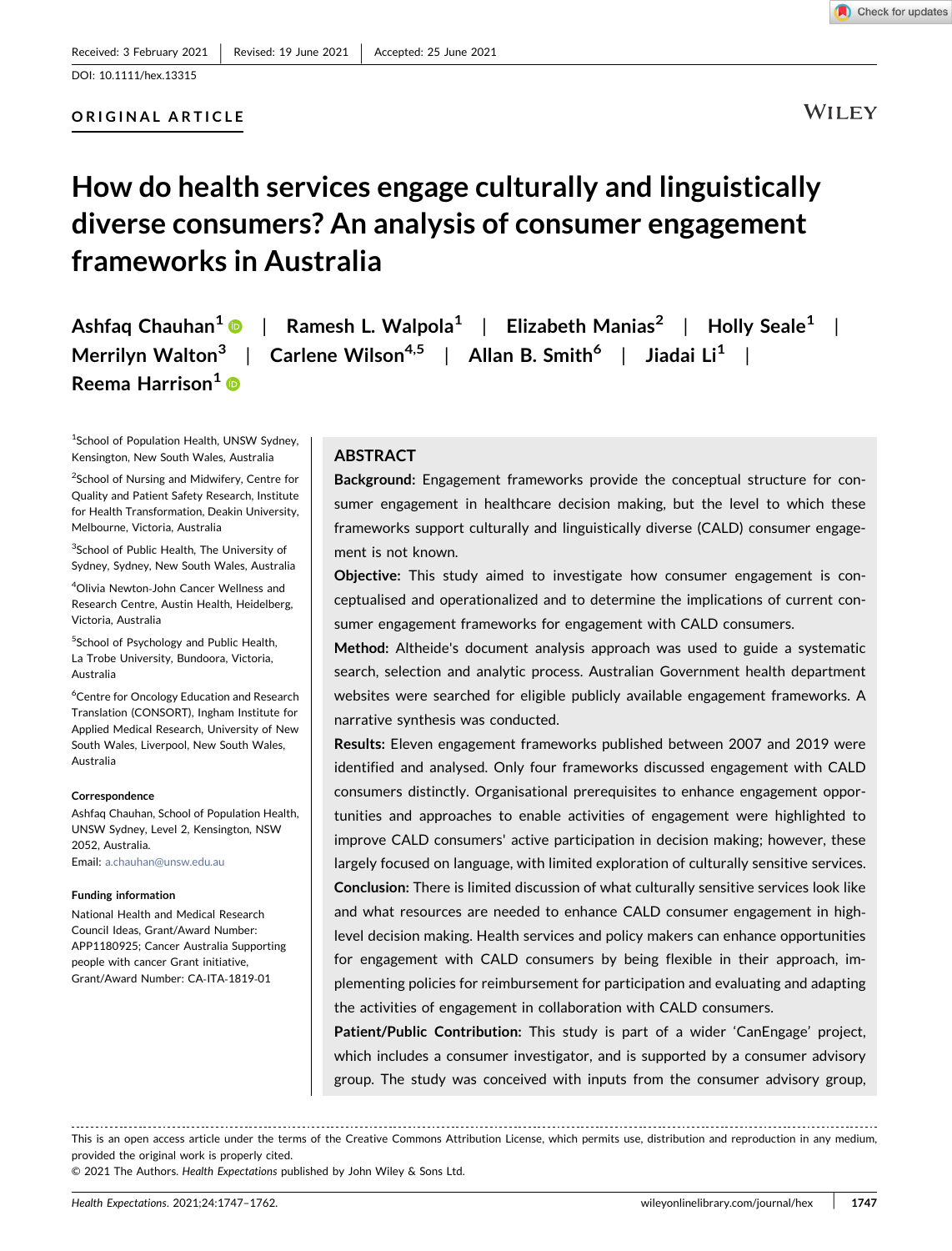1748 | **International Chaudhan Et al.** Chau**han Et al. 2014** 

which continued to meet regularly with the project team to discuss the methodology and emerging findings.

#### KEYWORDS

consumer engagement, document analysis, engagement frameworks, ethnic minority, health policy, patient participation

# 1 | INTRODUCTION

Contemporary healthcare systems identify consumer engagement as a cornerstone for patient-centred, value-based care. $1-3$  $1-3$  Consumers are broadly defined as patients, families, carers and communities who are current, past or potential users of health services. $4$  Consumer engagement is the active participation of consumers in the decision‐making process to improve healthcare, and it occurs on a spectrum from information provision through to consumer-led decision making about systems and services of care. $3$  Effective consumer engagement has many benefits, including higher satisfaction amongst clinicians and consumers with the care provided, improved resource allocation, the cost-effectiveness of service delivery, targeted therapeutic initiatives and interventions for consumers and identification of opportunities to innovate for better care quality and health outcomes. $2.5-8$  Patient-centred care involves asking patients what matters to them most and being respectful of their preferences, needs and values.<sup>9</sup> Consumer engagement intersects with patientcentred care; they are mutually grounded in trust, respect, shared knowledge and a positive relationship between patients, carers and health professionals.<sup>9,10</sup>

Central to realising the benefits of consumer engagement is ensuring ease of consumer–provider interaction, high levels of consumer health literacy, support and guidance regarding the engagement activities and efforts towards even power distribution between consumers and health professionals. $11-13$  As such, effective consumer engagement for culturally and linguistically diverse (CALD) consumers is close to nonexistent.<sup>[14](#page-14-0)</sup> CALD is primarily used as a term in the Australian context to describe those who were born overseas, have parents who were born overseas or speak languages other than the official national languages and/or have lower profi-ciency of native or national languages.<sup>[15](#page-14-1)</sup> Inequities in engagement identified in these communities are further compounded by fears of intimidation, low self‐confidence in their own healthcare, racism, gender inequalities, sex, disabilities, low trust in health professionals and the health care system and communication barriers.<sup>[16](#page-14-2)-18</sup> A 2018 survey study in Australia examining activities for consumer participation as indicated by the National Safety and Quality Health Services (NSQHS) Standards found that only 50 out of 115 Australian health services reported including people of CALD background in decision-making processes.<sup>[19](#page-14-3)</sup>

There is emerging evidence identifying factors that present barriers to CALD consumer engagement, leading to variations in access to and experience of healthcare, and poorer health and healthcare quality outcomes. $14,20-22$  $14,20-22$  A recent systematic review concluded that safety events (events that could have or did result in harm due to care they receive) among CALD patients are dependent on the setting and the population, and that poor engagement with CALD consumers is one factor associated with their increased vulnerability to safety events. $^{23}$  $^{23}$  $^{23}$  Poor engagement is often associated with an inability of the health system to recognise and address the nuanced sociocultural differences that exist between and within diverse CALD groups and with a lack of responsiveness to those differences. $14,23$  In multicultural Australia, where over 300 languages are spoken and almost half of the Australians are born overseas or had one or both parents born overseas, $15$  it is imperative for health systems and services to provide a context that facilitates effective engagement for CALD consumers towards improved care quality and outcomes.

The importance for consumer engagement in healthcare is constructed to a large extent through health systems policies, standards and guidance for consumer engagement that have emerged over the last two decades nationally and internationally.<sup>24–29</sup> These documents highlight the increasing importance of consumer engagement in healthcare and provide policy directives, guidance and avenues to integrate consumer participation in decision making. Consumer engagement frameworks provide a conceptual structure for engaging consumers in decision‐making processes at various levels of the healthcare system. $3$  The narrative of such frameworks provides a context for consumer engagement that is relevant to the populations being served and to system responsiveness to minority and/or priority populations such as CALD communities.<sup>[3,30,31](#page-13-2)</sup> Engagement frameworks adopted by Australian federal‐ and state‐level government health departments provide direction and understanding of an organisation's commitment to consumer engagement to operationalise health system goals at individual, service and system levels. These frameworks also provide a reference point for accountability and promote leaders, managers and clinical teams to be more responsive to consumers, and allocate appropriate resources for engagement. $3,11,32$  The extent to which these frameworks articulate engagement activities and recognise sociocultural differences for CALD consumers is unknown. This knowledge is critical to inform and ensure a health system context that considers and is responsive to the CALD population.

The aim of this document analysis of consumer engagement frameworks in Australia at federal‐ and state‐level health departments was to examine the health system narrative regarding CALD consumer engagement and the extent to which these frameworks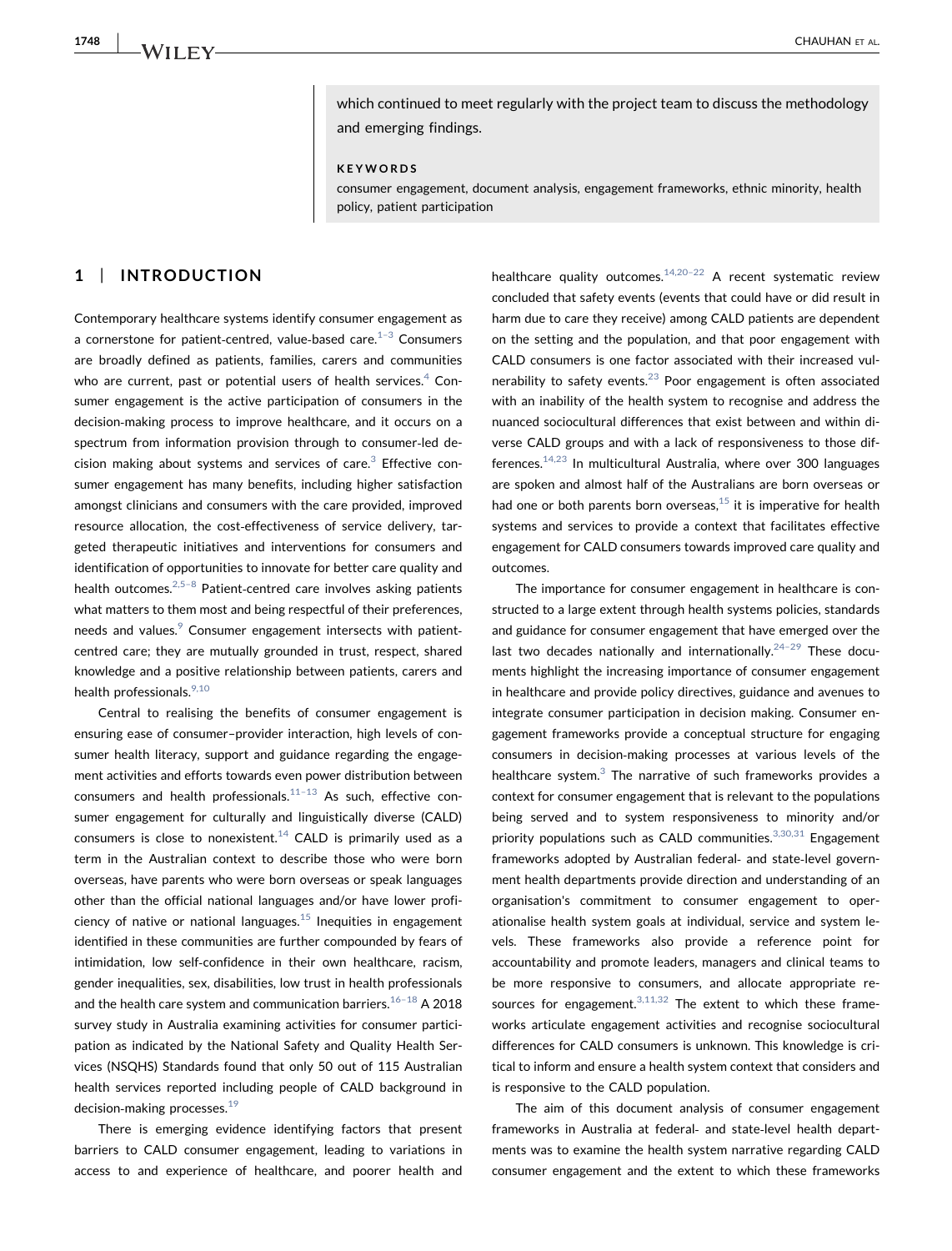may promote and support nuanced approaches for engagement with the CALD population. This study aims to explore: (1) how consumer engagement is conceptualised across the Australian healthcare system; (2) how consumer engagement is operationalized; and (3) the implications of current consumer engagement frameworks for engagement with CALD consumers.

# 2 | METHODS

A document analysis utilising a systematic process for the search, selection and analysis was undertaken to address the research  $a$ ims.<sup>[33,34](#page-14-6)</sup> This widely adopted approach has been used to explore policy positioning in healthcare settings.  $35,36$  We used Altheide's document analysis approach to guide the research process, due to its effective application in similar work. $34,36$  The Standard for Reporting Qualitative Research guideline was used for reporting this paper  $37$ (Supporting Information File SA).

# 2.1 | Document search and selection

Document selection was undertaken through an iterative search and selection process. An initial document search of government websites was conducted between June and July 2020 by two reviewers (A. C. and J. L.) using various key search words (consumer/patient engagement, consumer/patient engagement framework, consumer/ patient participation, consumer/patient involvement). This search identified an initial set of 40 documents (engagement frameworks, strategic plans, consumer engagement guidelines, consumer engagement strategies, consumer engagement toolkits and cultural diversity plans). These 40 documents were then discussed with the last reviewer (R. H.) to further refine the search strategy and to develop eligibility criteria.

### 2.2 | Eligibility criteria

Eligible data sources: Federal‐, state‐ and territory‐level government health departments and the associated agencies were included as they are primarily responsible for setting principles and policies for the delivery of health services in Australia. Engagement frameworks originating between January 2001 and July 2020 were included. This time period was selected because consumer engagement has increasingly been prioritised in the last 20 years.

Types of documents: We defined consumer engagement frameworks as documents that provided a conceptual structure for engagement with consumers in the decision‐making process at various levels of health systems, and that outlined levels and the spectrum of engagement, and the methods and activities of engagement.

Data sources and documents that did not fulfil the above criteria were excluded. Individual local health district-level consumer engagement frameworks were excluded as they linked up to higher‐ level frameworks included in the analysis. Consumer engagement toolkits, guidelines and implementation plans were excluded as these were outside of the definition. Engagement frameworks for mental health services or drug and alcohol services were also excluded as these were considered very specific areas of engagement for engaging with other minority and priority population groups and were not relevant to the study objectives.

Unit of analysis: The aspects of the framework that discussed the concept of engagement, principles of engagement, process of engagement, type of engagement and activities of engagement with consumers were analysed along with how CALD populations are represented in these documents and what special considerations were made for CALD consumer engagement.

# 2.3 | Document collection and data extraction

After establishing the eligibility criteria, the same reviewers (A. C. and J. L.) applied this to the initial set of 40 documents identified, along with another search conducted of the Australian Government (federal, state and territory) health department websites and associated agencies for eligible documents (see Supporting Information File SB for the full list of the website searched). This search identified 11 publicly available engagement frameworks that fulfilled the eligibility criteria. A protocol for data extraction was developed based on the research aims. Data were independently extracted by the same reviewers (A. C. and J. L.) under the following categories: federal or state level; health system or service level; organisation, document title and year of publication; purpose of the document; key messages regarding consumer engagement; and diverse populations discussed (Table [1](#page-3-0)).

### 2.4 | Data analysis and reporting

Arnstein's Ladder of citizen engagement<sup>[38](#page-14-10)</sup> and Carman et al's.<sup>[3](#page-13-2)</sup> frameworks for patient and family engagement were used to guide the narrative data synthesis. These two frameworks are well‐established engagement frameworks used to differentiate between tokenistic versus meaningful engagement across the continuum of consumer involvement in the decision-making process and hence were considered relevant for this document analysis.  $3,38,39$  Along with the original data extraction tool (Table [1](#page-3-0)), a separate table (Supporting Information File SC) was developed drawing on the similarities and differences between the selected frameworks, focusing on elements of conceptualisation and operationalization of these frameworks. The data extracted were then explored to identify what support structures and contextual features were proposed or adopted by health services in Australia to engage with consumers and how these were discussed in the context of CALD consumers.

A narrative synthesis was conducted. Synthesising data using a narrative synthesis approach allowed us to establish a relationship between research, policy and practice and generate key common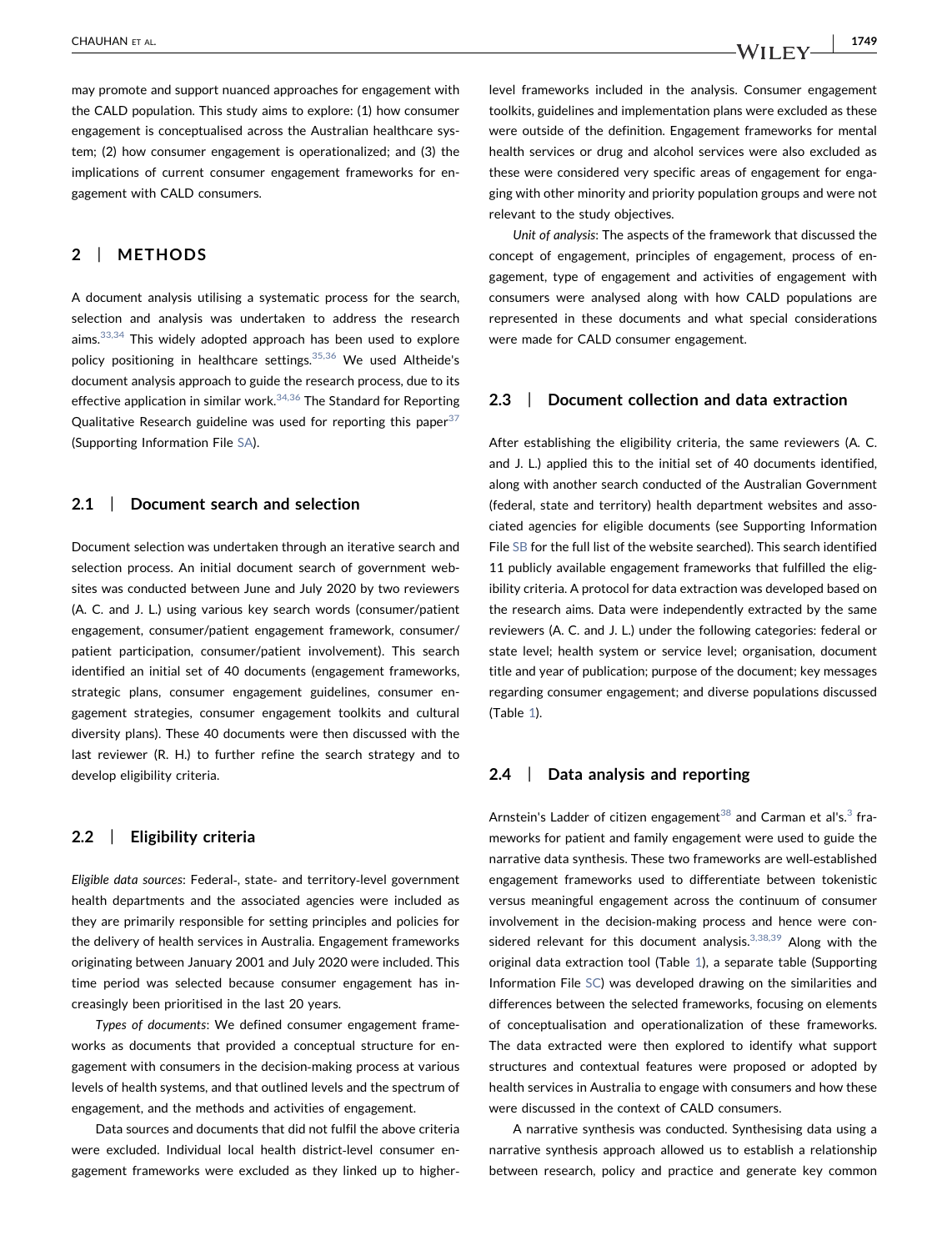<span id="page-3-0"></span>

| Data extraction table<br>$\overline{\phantom{0}}$<br>TABLE                                                                                                              |                                             |                                                                                                                                                   |                                                                                                                                                                                                                                                                                                                 |                                                                                                                                                                                                                      |
|-------------------------------------------------------------------------------------------------------------------------------------------------------------------------|---------------------------------------------|---------------------------------------------------------------------------------------------------------------------------------------------------|-----------------------------------------------------------------------------------------------------------------------------------------------------------------------------------------------------------------------------------------------------------------------------------------------------------------|----------------------------------------------------------------------------------------------------------------------------------------------------------------------------------------------------------------------|
| Organisation, title                                                                                                                                                     | State/federal system/<br>service/individual | Purpose of the document                                                                                                                           | Key messages for consumer engagement                                                                                                                                                                                                                                                                            | Type of diverse population/group discussed<br>and specific CALD considerations                                                                                                                                       |
| Queensland Health                                                                                                                                                       | State level                                 | for effective consumer and community<br>document provides a framework<br>engagement for health services<br>organisations<br>$\bullet$ This        | engagement are provided at the outset<br>consumer engagement and community<br>Definition of a consumer, carer,                                                                                                                                                                                                  | network to understand the need of the<br>An example is provided for a network-<br>level engagement for local health and<br>multicultural organisations within the<br>hospital networks to partner with<br>population |
| Engagement Framework (2012)<br>Consumer and Community                                                                                                                   | Service/organisational<br>level             | This document is designed to guide the<br>LHHNs strategies for consumer and<br>community engagement in QLD                                        | • Based on the IAP2 framework                                                                                                                                                                                                                                                                                   | No specific discussion on CALD groups<br>included<br>$\bullet$                                                                                                                                                       |
|                                                                                                                                                                         |                                             |                                                                                                                                                   | inclusive; (4) partnership; (5) diversity;<br>overarching principles that supports<br>person-centred; (3) accessible and<br>engagement: (1) participation; (2)<br>Framework is supported by nine<br>(6) mutual respect and value; (7)<br>support; (8) influence; and (9)<br>continuous improvement<br>$\bullet$ |                                                                                                                                                                                                                      |
| Department of Health, WA                                                                                                                                                | State level                                 | WA health in implementing effective<br>health staff, area health services and<br>The document is developed to assist<br>engagement with consumers | • The framework is founded on the four<br>level; (3) area health service level; and<br>community engagement: (1) individual<br>department, programme or service<br>client or patient interaction; (2)<br>levels of consumer, carer and<br>4) WA health level                                                    | disproportionately involved in consumer<br>Recognises that some groups are<br>engagement processes                                                                                                                   |
| following consultation across WA<br>Framework: for health services,<br>WA Health Consumer Carer and<br>hospitals and WA Health<br>Community Engagement<br>Health (2007) | Service/organisational<br>& system level    | This framework provides an action plan<br>for embedding consumer engagement<br>as an activity will be embedded as a<br>activity<br>core           | Range of consumer participation varies<br>from low to high level of control from<br>consulted, advices organisation, plans<br>jointly, has delegated control, has<br>none to receive information, is<br>control                                                                                                 | . No specific strategies for CALD<br>engagement proposed                                                                                                                                                             |
|                                                                                                                                                                         |                                             |                                                                                                                                                   | opportunity; (5) advocacy and support;<br>Framework is based on nine principles<br>of consumer engagement: (1) trust; (2)<br>dissemination; and (9) evaluation<br>ownership and accountability; (8)<br>respect; (3) openness; (4) equal<br>(6) responsiveness; (7) shared                                       |                                                                                                                                                                                                                      |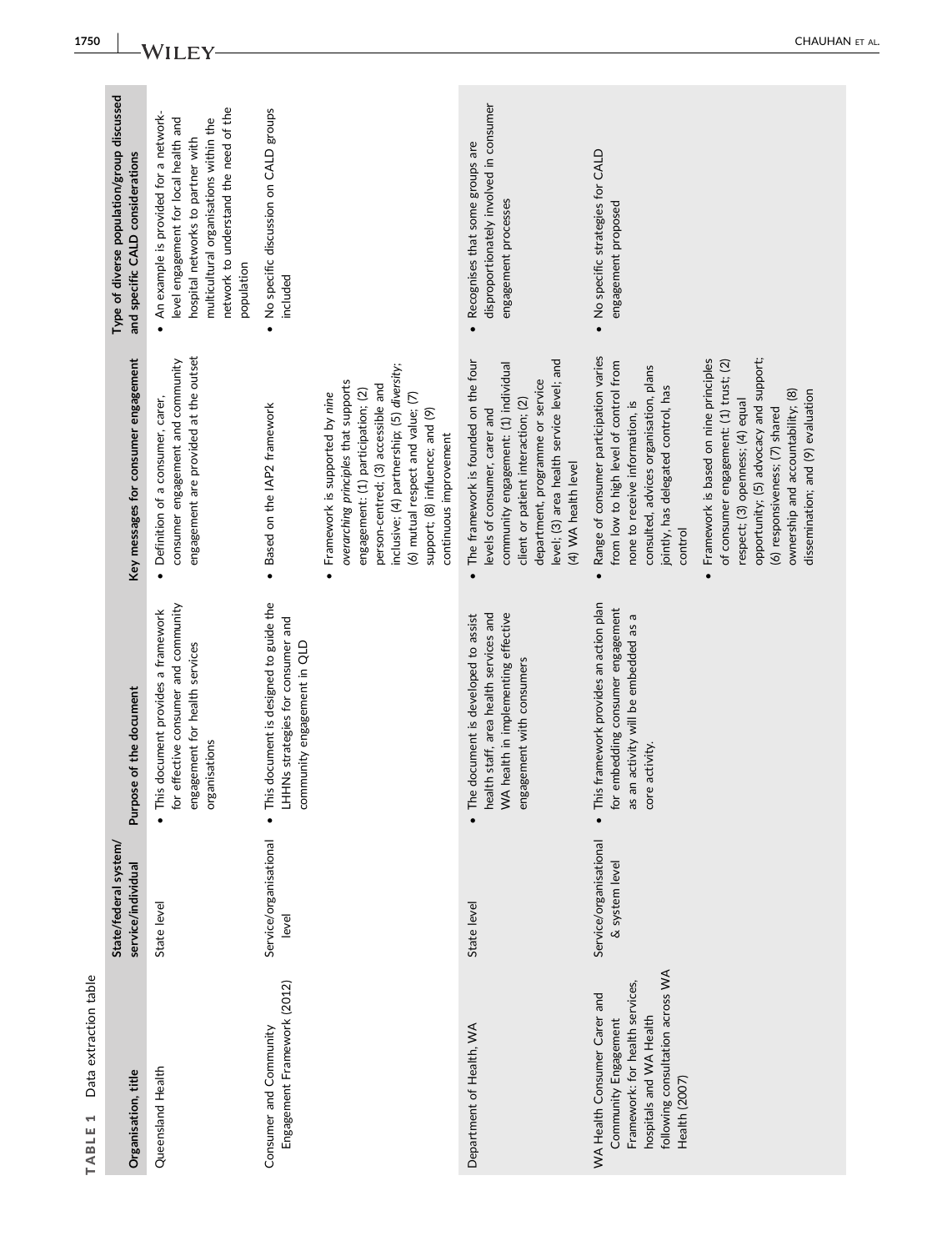| Organisation, title                                                 | State/federal system/<br>service/individual | Purpose of the document                                                                                                                                                                          | Key messages for consumer engagement                                                                                                                                                                                                     | Type of diverse population/group discussed<br>and specific CALD considerations                      |
|---------------------------------------------------------------------|---------------------------------------------|--------------------------------------------------------------------------------------------------------------------------------------------------------------------------------------------------|------------------------------------------------------------------------------------------------------------------------------------------------------------------------------------------------------------------------------------------|-----------------------------------------------------------------------------------------------------|
|                                                                     |                                             |                                                                                                                                                                                                  | carers and community at the outset<br>Provides definition of consumers,                                                                                                                                                                  |                                                                                                     |
| Safer Care Victoria, VIC                                            | State level                                 | Bring consistency to how Victorians<br>can participate in their healthcare                                                                                                                       | Definition of a consumer is included<br>$\bullet$                                                                                                                                                                                        | special section for CALD stakeholders<br>Recognises diversity and provides a<br>within the document |
| Partnering in Healthcare (2019)                                     | Service/organisational<br>level             | Help health services deliver care that is<br>safe, person-centred, family-centred,<br>equitable and clinically effective                                                                         | Partnering in a healthcare framework<br>Personalised and holistic; (2) working<br>together; (3) shared decision making;<br>(4) equity and inclusion; and (5)<br>consists of five domains: (1)<br>effective communication<br>$\bullet$    |                                                                                                     |
|                                                                     |                                             | for health services, Safer Care Vic and<br>Clearly describe consumer priorities<br>Department of Health and Human<br>Services (DHHS)<br>$\bullet$                                                |                                                                                                                                                                                                                                          |                                                                                                     |
| DHHS, VIC                                                           | State level                                 | expectations, roles and responsibilities<br>Provide a consistent understanding of<br>stakeholders and undertaking public<br>of staff when engaging with<br>participation activities<br>$\bullet$ | engagement, public engagement, public<br>Definitions of stakeholder, stakeholder<br>participation, codesign and human-<br>centred design are provided                                                                                    | special section for CALD stakeholders<br>Recognises diversity and provides a<br>within the document |
| Public participation and stakeholder<br>engagement framework (2019) | organisation Level<br>System and service/   | endorsed stakeholder engagement and<br>Act as a consolidated reference point<br>public participation methodology and<br>for staff, providing an overview of<br>support                           | Five engagement principles informing<br>prepared; genuine; inclusive; and<br>the framework: (1) Purposeful;<br>communicate                                                                                                               |                                                                                                     |
|                                                                     |                                             |                                                                                                                                                                                                  | the five potential roles for stakeholders<br>framework. The spectrum helps define<br>The framework is based on the IAP2<br>in any engagement process: inform,<br>consult, involve, collaborate and<br>empower                            |                                                                                                     |
|                                                                     |                                             |                                                                                                                                                                                                  | elements are aligned with-and support<br>audit the efficiency and effectiveness of<br>Outlines the six key elements used to<br>public participation activities. These<br>the implementation of-our<br>engagement principles<br>$\bullet$ |                                                                                                     |

TABLE 1 (Continued)

TABLE 1 (Continued)

| 1751

(Continues)

(Continues)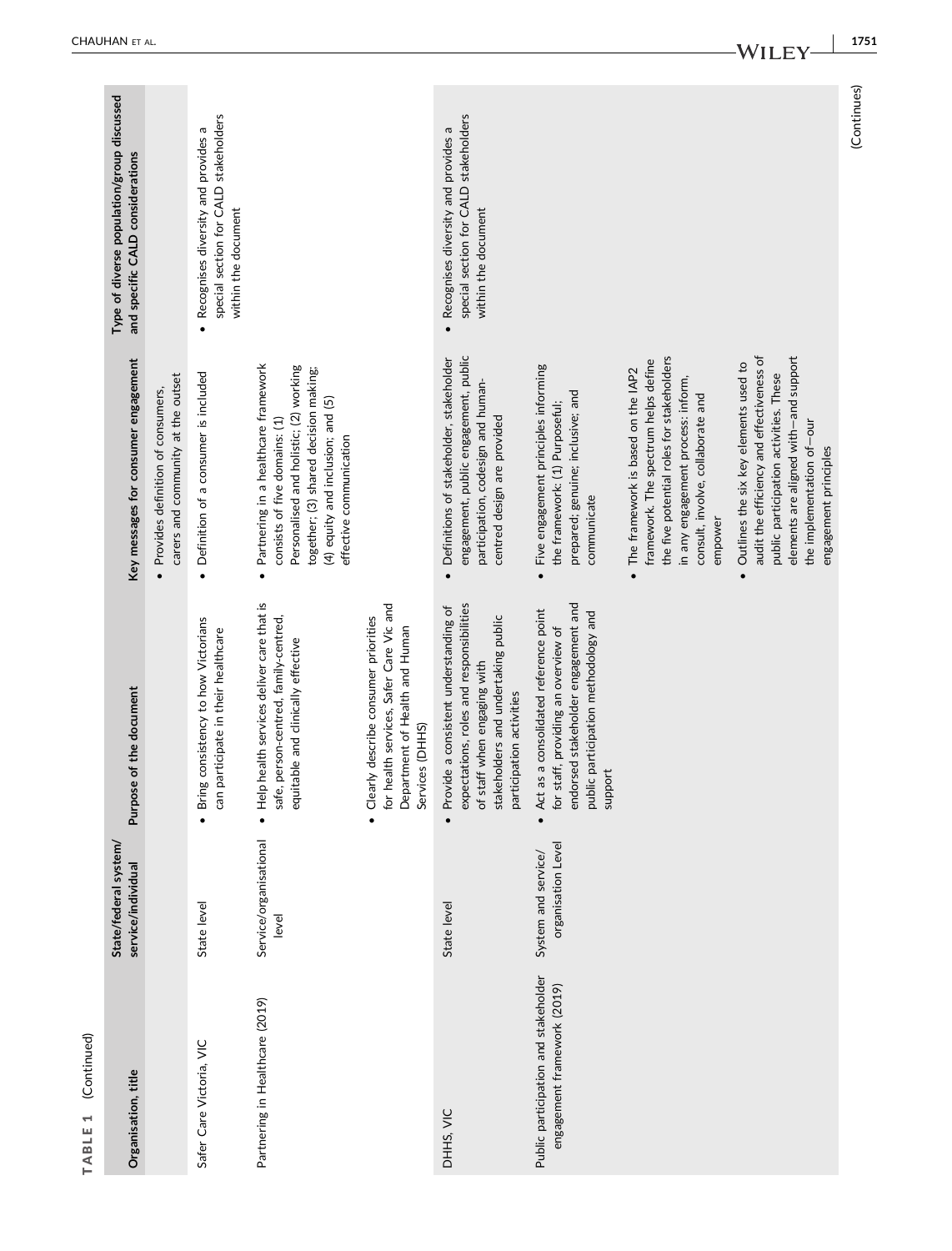| (Continued)<br>$\overline{\phantom{0}}$<br><b>TABLE</b>                          |                                             |                                                                                                                                                                                                                                   |                                                                                                                                                                                                                                                                                                                                                                                                                                                                                                             |                                                                                                                            |
|----------------------------------------------------------------------------------|---------------------------------------------|-----------------------------------------------------------------------------------------------------------------------------------------------------------------------------------------------------------------------------------|-------------------------------------------------------------------------------------------------------------------------------------------------------------------------------------------------------------------------------------------------------------------------------------------------------------------------------------------------------------------------------------------------------------------------------------------------------------------------------------------------------------|----------------------------------------------------------------------------------------------------------------------------|
| Organisation, title                                                              | State/federal system/<br>service/individual | of the document<br>Purpose                                                                                                                                                                                                        | Key messages for consumer engagement                                                                                                                                                                                                                                                                                                                                                                                                                                                                        | Type of diverse population/group discussed<br>and specific CALD considerations                                             |
| Department of Health, Tasmania<br>Government                                     | State level                                 | engage with consumers in planning,<br>Organisation (THO) to effectively<br>delivery and evaluation of care<br>• To guide the Tasmania Health                                                                                      | engagement from inform to consult,<br>based on the IAP2 framework of<br>involve, partner and delegate<br>$\bullet$                                                                                                                                                                                                                                                                                                                                                                                          | • The CALD population is discussed in the<br>context of communication barriers                                             |
| Engagement Framework 2015-<br>Consumer and Community<br>2018 (2015)              | System/organisation<br>level                | partnering with consumers in the THO-<br>collaborative, integrated and effective<br>comprehensive framework and to<br>describe an agreed direction for<br>To consolidate and extend all<br>engagement initiatives into a<br>South | Consumer and community engagement<br>individual; communities; service; and<br>will operate across four levels:<br>the DHHS System<br>$\bullet$                                                                                                                                                                                                                                                                                                                                                              | No other specific discussion of CALD<br>consumer engagement strategies<br>$\bullet$                                        |
|                                                                                  |                                             |                                                                                                                                                                                                                                   | Underpinning principles to support and<br>implement engagement framework are<br>respect; (6) training and support; and<br>(1) participate; (2) dissemination; (3)<br>consumer-centred; (4) diversity; (5)<br>(7) continuous Improvement                                                                                                                                                                                                                                                                     |                                                                                                                            |
|                                                                                  |                                             |                                                                                                                                                                                                                                   | Community, involvement, participation<br>Includes the definition of a consumer,<br>and patient-centred care<br>$\bullet$                                                                                                                                                                                                                                                                                                                                                                                    |                                                                                                                            |
| South Australia Health                                                           | State level                                 | networks (divisions, hospitals, wards,<br>departments, service and primary<br>health services and central office<br>employees including local health<br>• It is written for all SA Health<br>divisions)                           | community engagement, consultation,<br>engagement, partnership, community,<br>Definition of a consumer, consumer<br>patient and consumer-centred care,<br>health literacy, etc. is provided<br>$\bullet$                                                                                                                                                                                                                                                                                                    | The only mention of any diversity (CALD<br>population) is in the principles on which<br>the framework is to be implemented |
| A Framework for Active Partnership<br>with Consumers and the<br>Community (2013) | Services and health<br>professionals        |                                                                                                                                                                                                                                   | community to be equal partners in care<br>(5) feedback and consumer experience;<br>information; (8) support; (9) charter of<br>Health and Community Service rights;<br>The principles are (1) partnership; (2)<br>consumer-centred care; (4) diversity;<br>consumers and the community, and<br>measuring and evaluation; and (11)<br>(6) empower consumers and the<br>and treatment; (7) access and<br>(10) continuous improvement,<br>engagement; (3) patient- and<br>research and evaluation<br>$\bullet$ | No specific discussion of how to achieve<br>engagement with CALD consumers                                                 |

 $-WILEY$   $\overline{\phantom{...}}$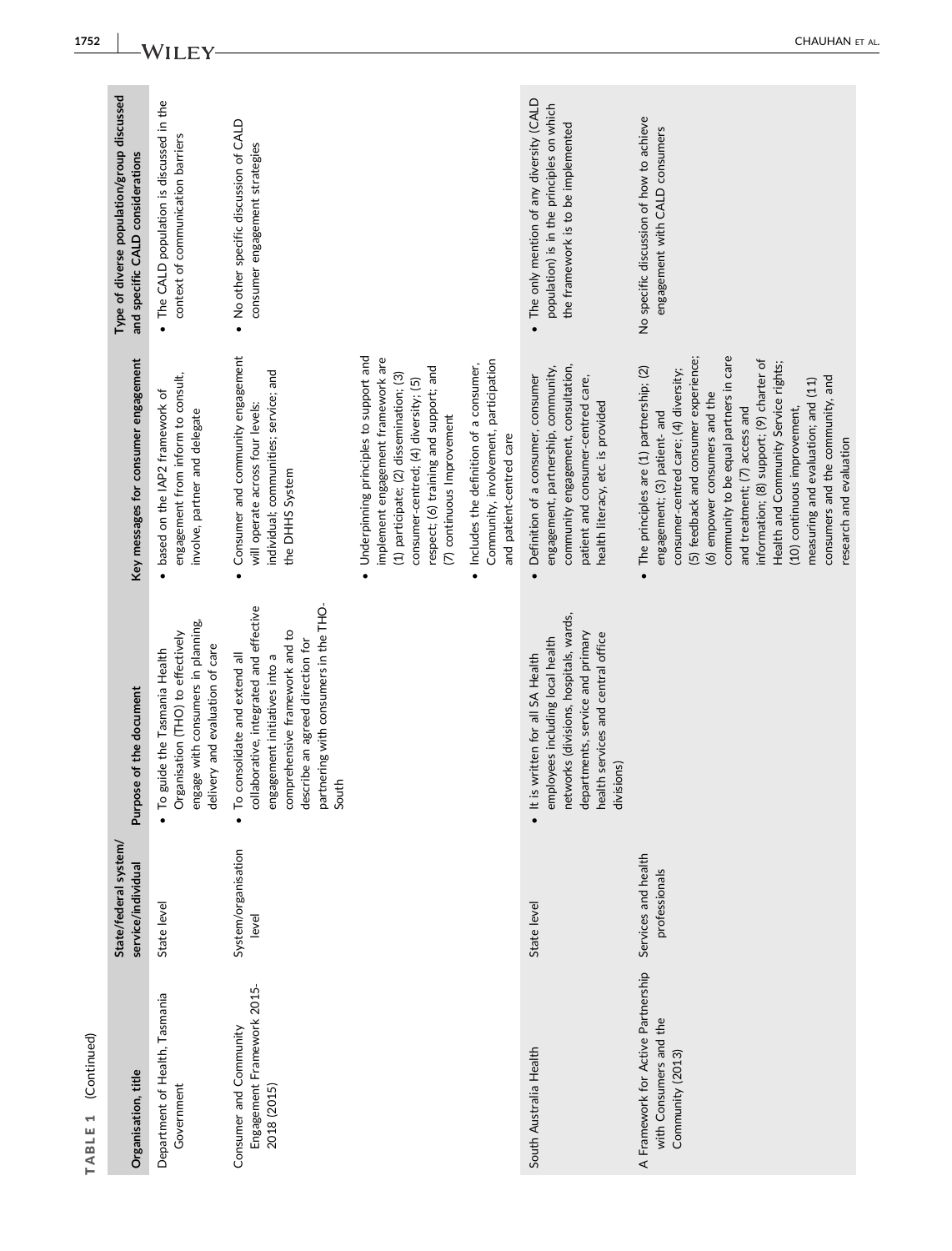| Organisation, title                                   | State/federal system/<br>service/individual | Purpose of the document                                                                                                                                                                                                                                                                                                               | Key messages for consumer engagement                                                                                                                                                                                                                         | Type of diverse population/group discussed<br>and specific CALD considerations                                                                                                                  |
|-------------------------------------------------------|---------------------------------------------|---------------------------------------------------------------------------------------------------------------------------------------------------------------------------------------------------------------------------------------------------------------------------------------------------------------------------------------|--------------------------------------------------------------------------------------------------------------------------------------------------------------------------------------------------------------------------------------------------------------|-------------------------------------------------------------------------------------------------------------------------------------------------------------------------------------------------|
|                                                       |                                             |                                                                                                                                                                                                                                                                                                                                       | No levels or spectrum of engagement<br>are discussed in this framework                                                                                                                                                                                       |                                                                                                                                                                                                 |
|                                                       |                                             |                                                                                                                                                                                                                                                                                                                                       | Sets out the standards that are in line<br>with the NSQHS standards that the<br>framework aims to accomplish<br>$\bullet$                                                                                                                                    |                                                                                                                                                                                                 |
| Northern Territory Department of<br>Health            | State level                                 | Rational presented, but the purpose is<br>unclear                                                                                                                                                                                                                                                                                     | Definition of stakeholder engagement<br>and consumer engagement, public or<br>is provided, and incorporates citizen<br>community participation<br>$\bullet$                                                                                                  | opportunity for a diverse range of values<br>and perspectives to be freely and fairly<br>inclusion principle - when there is an<br>Diversity discussed in the context of<br>expressed and heard |
| Stakeholder Engagement<br>Framework (2012)            | System/service level                        |                                                                                                                                                                                                                                                                                                                                       | incorporates spectrum of engagement<br>encompassing from inform to consult,<br>Spectrum of engagement is based on<br>involve, collaborate and empower<br>the IAP2 methodology and                                                                            |                                                                                                                                                                                                 |
|                                                       |                                             |                                                                                                                                                                                                                                                                                                                                       | Stakeholder engagement is based on<br>the principles of integrity, inclusion,<br>deliberation and influence<br>$\bullet$                                                                                                                                     |                                                                                                                                                                                                 |
| Cancer Institute NSW                                  | State level                                 | framework for consumer involvement<br>Developed in line with the national<br>in cancer control                                                                                                                                                                                                                                        | Provides the definition of consumer<br>and community<br>$\bullet$                                                                                                                                                                                            | . No discussion of CALD consumers<br>specifically                                                                                                                                               |
| Engagement Framework (2015)<br>Consumer and Community | Service level                               | representation' to incorporate the five<br>levels of participation outlined in the<br>implementing the framework aims to<br>National Framework for Consumer<br>While there are many examples of<br>successful consumer engagement<br>across the Cancer Institute NSW,<br>Involvement in Cancer Control<br>move this beyond 'committee | the National Framework for Consumer<br>consumer involvement, as outlined in<br>· Integrates the elements for effective<br>committed organisations; (2) capable<br>consumers; (3) inclusive groups; and<br>Involvement in Cancer Control: (1)<br>shared focus |                                                                                                                                                                                                 |
|                                                       |                                             |                                                                                                                                                                                                                                                                                                                                       | Five levels of participation outlined are:<br>engage and inform; consult; involve;<br>partnership; and consumer led<br>$\bullet$                                                                                                                             |                                                                                                                                                                                                 |
| NSW Agency for Clinical<br>Innovation (ACI)           | State level                                 | • Alignment with ACSQHC Standard 2                                                                                                                                                                                                                                                                                                    | Level of engagement based on the IAP2<br>framework<br>$\bullet$                                                                                                                                                                                              | CALD consumers identified by partners<br>including multicultural health manager<br>and CALD statewide services<br>$\bullet$                                                                     |
|                                                       |                                             |                                                                                                                                                                                                                                                                                                                                       |                                                                                                                                                                                                                                                              | (Continues)                                                                                                                                                                                     |

TABLE 1 (Continued)

TABLE 1 (Continued)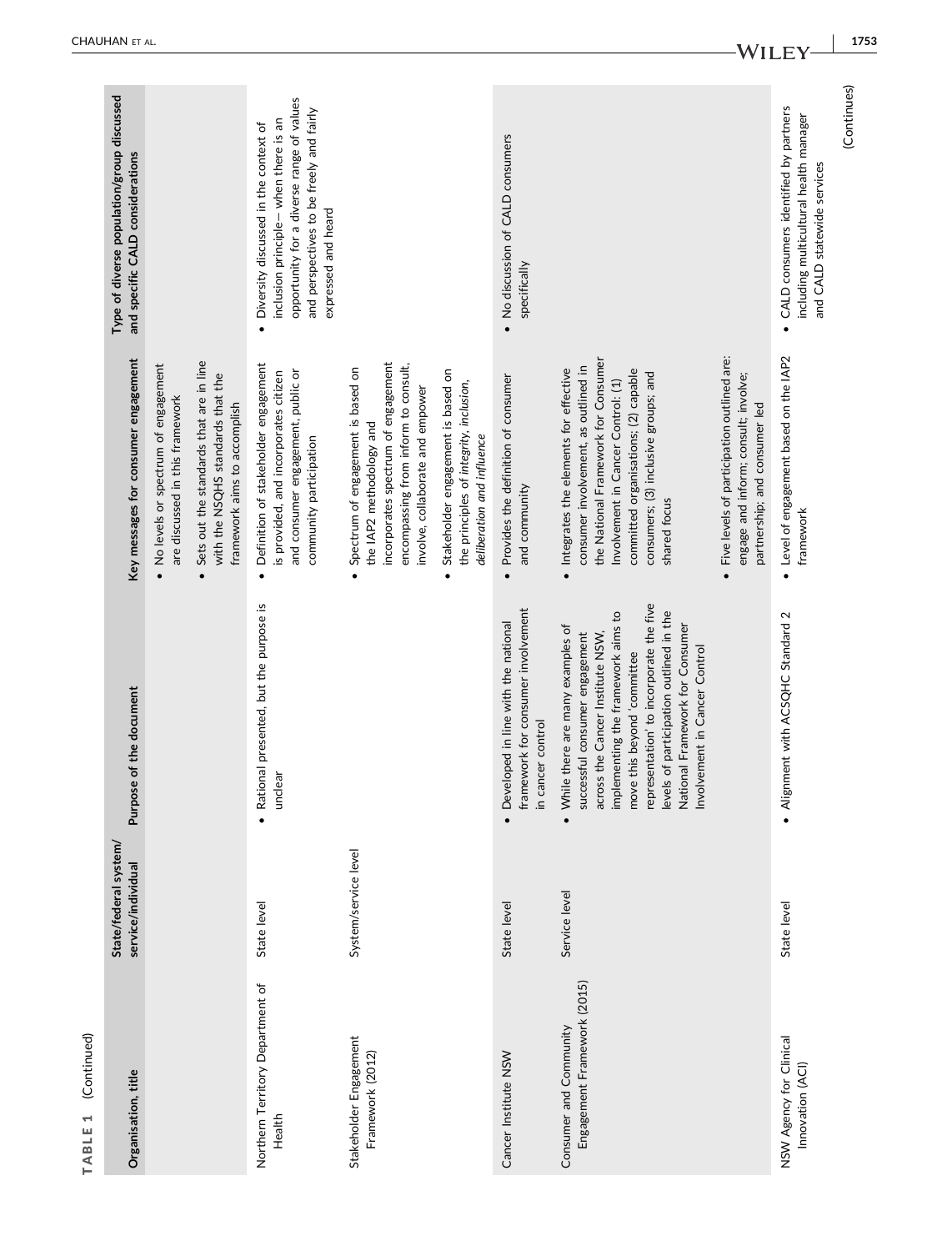| committed to involving consumers in<br>consumers in care delivery redesign<br>Promote and support organisations<br>Outlines key actions and capability<br>development agenda and strategic<br>Provide a way to incorporate<br>cancer control<br>across NSW<br>priorities<br>health services in<br>ACI and partnering<br>NSW Health<br>Federal level<br>Federal level<br>Stakeholder engagement framework<br>Engagement: A Framework for<br>Patient Experience and Consumer<br>Department of Health, Australia<br>Action (2015)<br>Cancer Australia |           | Key messages for consumer engagement                                                                                                                                                                                                   | and specific CALD considerations                                             |
|----------------------------------------------------------------------------------------------------------------------------------------------------------------------------------------------------------------------------------------------------------------------------------------------------------------------------------------------------------------------------------------------------------------------------------------------------------------------------------------------------------------------------------------------------|-----------|----------------------------------------------------------------------------------------------------------------------------------------------------------------------------------------------------------------------------------------|------------------------------------------------------------------------------|
|                                                                                                                                                                                                                                                                                                                                                                                                                                                                                                                                                    | $\bullet$ | Five levels of participation outlined are<br>engage and inform; consult; involve;<br>partnership; and consumer led                                                                                                                     |                                                                              |
|                                                                                                                                                                                                                                                                                                                                                                                                                                                                                                                                                    |           | effectively engage consumers in health<br>Development of PEACE teams to<br>innovation in NSW                                                                                                                                           |                                                                              |
|                                                                                                                                                                                                                                                                                                                                                                                                                                                                                                                                                    |           | • Level of engagement based on the IAP2<br>framework                                                                                                                                                                                   | • Specific section on CALD consumer<br>engagement                            |
|                                                                                                                                                                                                                                                                                                                                                                                                                                                                                                                                                    |           | Outlines the process of engagement<br>with evaluation as key element                                                                                                                                                                   | • Emphasised need for developing culturally<br>sensitive services            |
|                                                                                                                                                                                                                                                                                                                                                                                                                                                                                                                                                    |           | Principles for engagement are outlined:<br>(1) purposeful; (2) inclusive; (3) timely;<br>(4) transparent; and (5) respectful                                                                                                           |                                                                              |
|                                                                                                                                                                                                                                                                                                                                                                                                                                                                                                                                                    | $\bullet$ | The Framework identifies the needs of<br>control and the expectations of health<br>seek to engage consumers successfully<br>researchers and policy makers who<br>consumers participating in cancer<br>professionals, service managers, | CALD discussed along with other minority<br>and priority groups<br>$\bullet$ |
| · Provide principles to govern consumer<br>engagement<br>National Framework for Consumer<br>Involvement in Cancer Control                                                                                                                                                                                                                                                                                                                                                                                                                          |           | background paper on community<br>engagement prepared for NICE<br>· Level of engagement based on                                                                                                                                        |                                                                              |
|                                                                                                                                                                                                                                                                                                                                                                                                                                                                                                                                                    |           | Outline organisational and individual<br>capacity as important steps towards<br>successful consumer engagement                                                                                                                         |                                                                              |

1754

TABLE 1 (Continued)

TABLE 1 (Continued)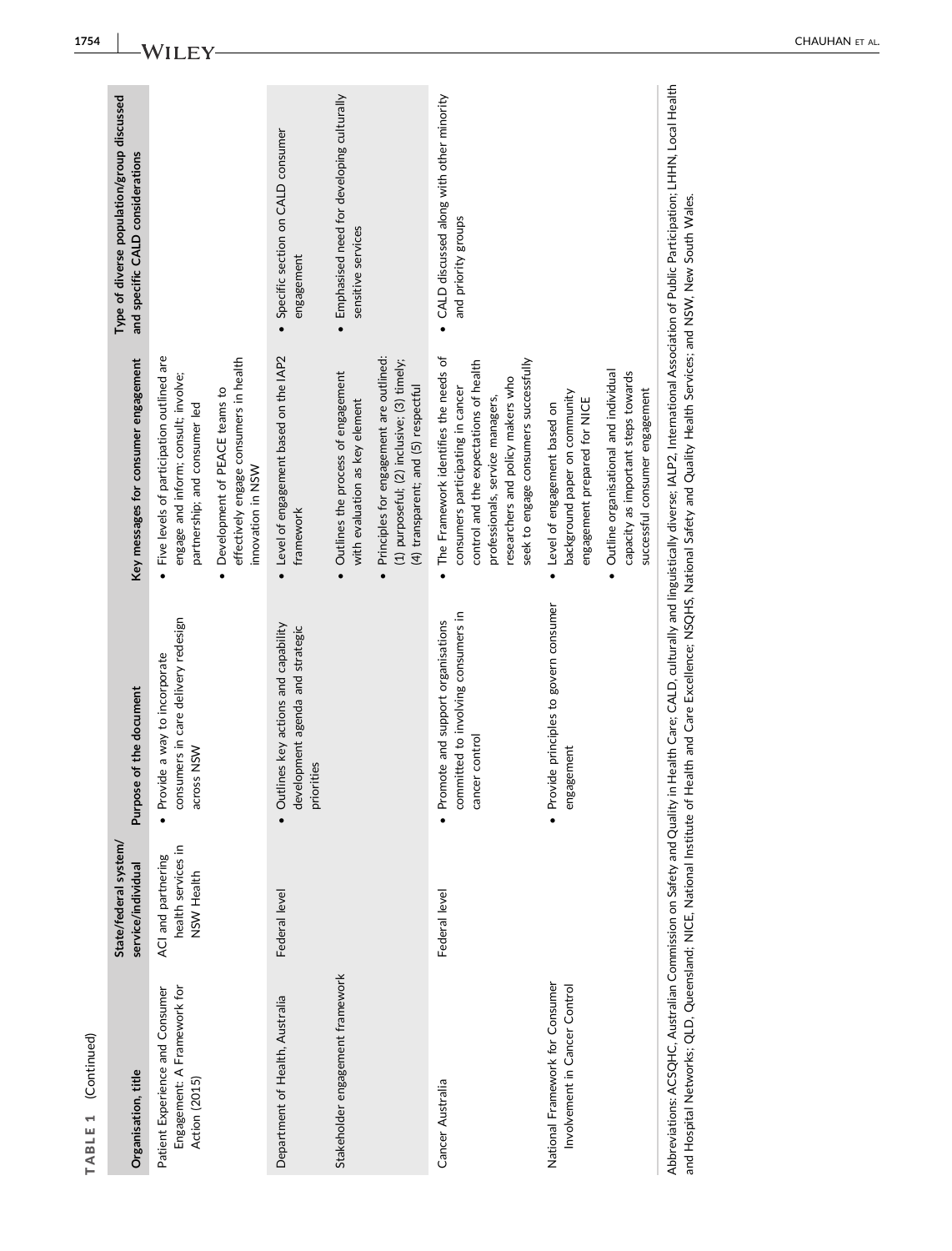concepts relevant to the research objectives. $40-42$  $40-42$  Key information from each set of documents was extracted on a data extraction form (Table [1](#page-3-0)) to provide a narrative on common themes. AC conducted the initial analysis of the data. Data were grouped into categories resembling the research questions and common narratives across the documents examined and analysed. Following this grouping, the findings were discussed with the wider research team and the analysis was further refined. Any disagreements and differences were resolved with discussion.

# 3 | RESULTS

#### 3.1 | Data sources and characteristics

Using Altheide's document analysis approach (Figure [1\)](#page-8-0), a total of 11 engagement frameworks, two at the federal level and nine others across the state and territory levels, were identified as eligible.<sup>43-53</sup> Of the eleven frameworks, three were identified as stakeholder engagement frameworks, while eight comprised community and/or consumer engagement. Where the term stakeholder was used, the term was described as inclusive of consumers and community. The documents were published between 2007 and 2019, with two engagement frameworks scheduled for review in 2018 and 2019, but updated versions of the documents were not publicly available at the time when the search was completed. $44,51$  Two documents were identified as living documents and subject to regular updates.  $46,47$  All frameworks were directed at the organisational level with the purpose of facilitating engagement with consumers to improve health outcomes, and to comply with Standard 2: Partnering with Con-sumers Standard of the NSQHS Standards.<sup>[25](#page-14-15)</sup> This standard was implemented in 2012, recognising the role of consumers as partners in planning, delivery, measurement and evaluation of systems and services and in planning their own care. $25$  Two documents were cancer‐specific, outlining engagement with consumers in cancer services to improve health outcomes.<sup>[43,53](#page-14-12)</sup>

# 3.2 | Q.1) How is engagement conceptualised?

Nine frameworks provided an explicit definition for consumer engagement.  $44-47,49-53$  $44-47,49-53$  $44-47,49-53$  Engagement in this definition was expressed as the process by which consumers are involved in decision making. This process is consistent with the Deming management approach to continuous improvement of the Plan, Do, Study and Act Cycle. $54$  The process of engagement was further conceptualised in three frameworks as an ongoing cycle supporting engagement activities via thorough planning, preparation, action and evaluation of the activities.  $45,47,48$  Involvement in the process was articulated as either participation in the whole process or participation in specific activities within the process.  $45,47,48$  A wide range of concepts were included that described the nature of activities, ranging from consultation through to participation and codesign, reflecting engagement as a continuum. The term 'participation' was also used as a synonym for engagement rather than a specific level of engagement in two documents. [46,47](#page-14-14)

Principles for engagement were explicitly mentioned in eight frameworks,  $44,47-53$  $44,47-53$  with the four most common principles identified

<span id="page-8-0"></span>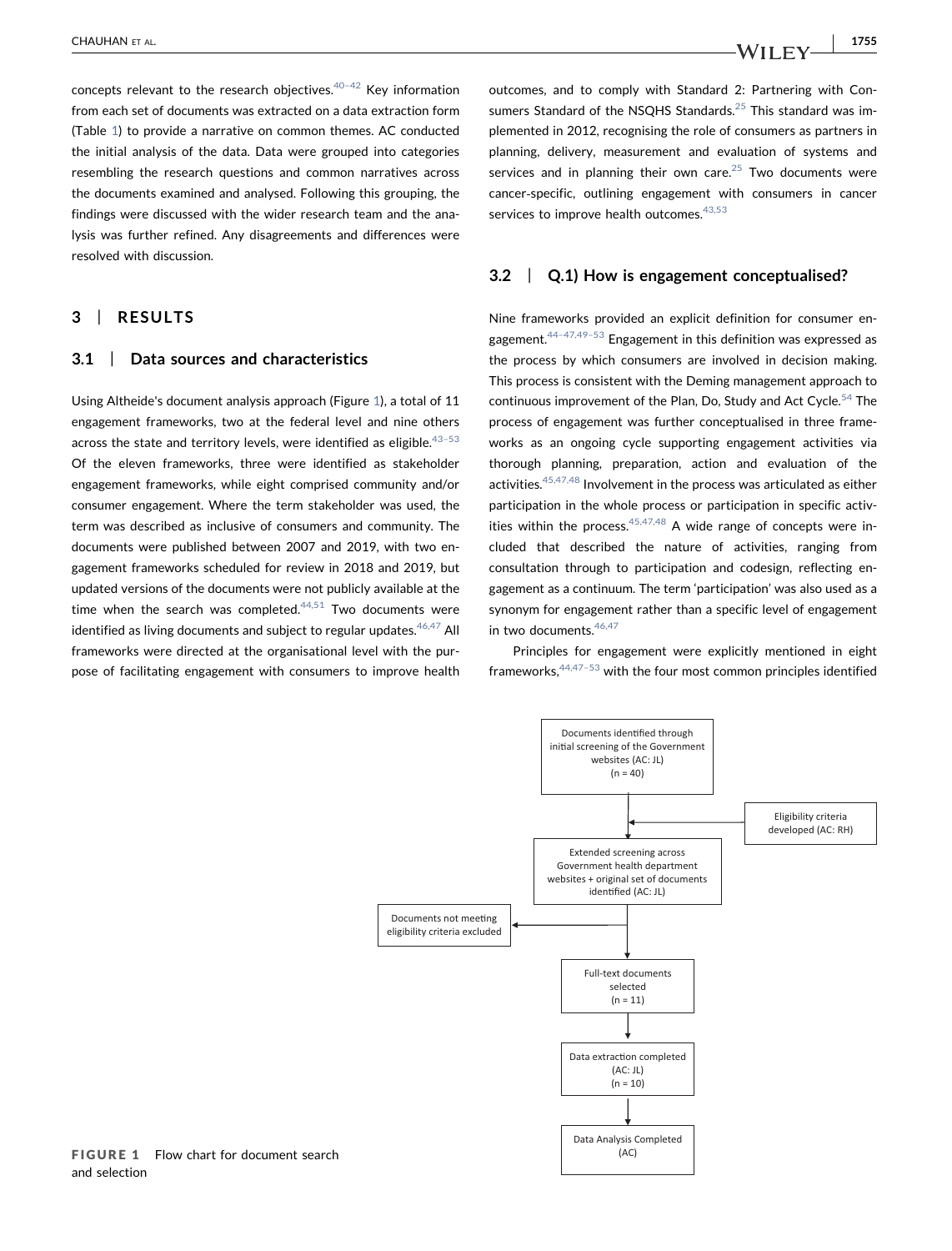as (1) being purposeful: (2) being participatory in nature; (3) being inclusive and diverse; and (4) continuous improving. These categories closely resembled the process of engagement (planning, preparing, action and evaluation). Being purposeful was described as staying committed to the task and having a clear expectation and understanding of the task, activities and outcomes between health services and the consumers. $48$  Being participatory involved working together with consumers in a partnership, with shared ownership and ac-countability of the process of engagement.<sup>[47](#page-14-19)</sup> Being inclusive and diverse was proposed to promote equity within the engagement process and support diverse consumer participation in the process. Being inclusive and diverse varied from being inclusive as much as possible to the ability to embrace diversity where relevant<sup>[44](#page-14-13)</sup> to identifying opportunities and working collaboratively with a broad range of consumers.<sup>[49](#page-14-20)</sup> Continuous improvement focused on evaluating engagement activities to improve future opportunities for engagement. This principle also included the dissemination of results to collect feedback from consumers and for quality assurance.  $44,48-50$  $44,48-50$ 

# 3.3 | Q.2) How do consumer engagement frameworks operationalise engagement?

Each document was explored with regard to the operationalization of consumer engagement. Information was examined about the elements of effective engagement, sources for the model of engagement discussed in each framework and the suggested methods and activities proposed to realise the engagement. Key elements required in a service to promote effective engagement were identified as building capacity amongst consumers and organisational staff, having a clear description of the proposed level of participation in a given activity, having financial and physical resources for participation and dedicated time for each task and providing information to consumers for their review.[43,44,46](#page-14-12)–50,53 Underpinning organisational features were also identified as prerequisites to successful engagement such as an organisational commitment to engagement, $43,47,53$  where diverse consumers participate in advisory committees, $44-50$  $44-50$  within a culture of engagement without intimidation, promoting the free exchange of information and positive relationships between consumers and services. $44-52$  $44-52$  Evaluation of engagement was discussed in 10 frameworks $44-53$  $44-53$  with 7 presenting information on methods of evaluation44–[47,49,50,52;](#page-14-13) however, from a consumer engagement point of view, the method of evaluation appears to have been largely limited to collecting feedback from consumers using surveys.

Although active and meaningful participation in activities was emphasised as critical; one framework at the federal level highlighted that this participation depends on the purpose, task, roles and responsibility, and the issue being addressed. $48$  Models of engagement proposed in the frameworks were adopted from various sources, such as the International Association of Public Participation (IAP2); NSQHS Standard 2: Partnering with consumers; the National Institute of Health and Care Excellence (NICE) framework for community engagement; and the Brager and Specht participation continuum. The nature of engagement proposed and the activities or methods relevant to the nature of engagement were outlined in eight frameworks.43–[45,47](#page-14-12)–50,53 The frameworks described engagement across the various levels of involvement in the decision‐making process, depending on the different models used. The frameworks that used the IAP2 model, NSQHS Standard 2: Partnering with consumers and the NICE framework for community engagement, outlined the level of engagement as participation continuum across five stages (inform, consult, involve, collaborate/participate and empower/consumer-led).<sup>[43,44,47,48,50,53](#page-14-12)</sup> The framework that used the Brager and Specht model outlined the level of engagement across seven stages of consumer control in decision‐making (none, received information, is consulted, advises organisation, plan jointly, has delegated control and has control).<sup>52</sup> Although various stages were used to describe the level of engagement, similarities existed between their classifications. Based on these similarities, the level of involvement can be categorised into three main areas resembling the categories proposed by Carman et al.<sup>3</sup>: (1) information sharing; (2) collaboration in decision making; and (3) shared partnership and leadership. These areas represented the continuum of engagement from low to high levels of involvement and decision-making power. No explicit involvement in decision making was proposed in the first category, while the second and third categories proposed an explicit role in decision making, with the delegation for decision making provided to consumers in the last category.

Various activities and methods of engagement were suggested across the continuum of engagement. These included display units and surveys for information sharing; focus groups and workshops for collaborations; and consumer participation in quality and safety committees for consumer lead approaches. $47-50$  $47-50$  These activities were discussed in the context of level of participation needed from consumers. There was a lack of discussion and clarity on the relationship between the activities used and intended outcomes. Table [2](#page-10-0) presents an overview of suggested engagement methods and activities included in the various engagement frameworks along with the most common activities highlighted.

# 3.4 | Q.3) What are the implications of consumer engagement frameworks for CALD consumer engagement in the Australian healthcare system?

Nine of the 11 frameworks mentioned engagement with CALD consumers, explicitly recognising that CALD consumers face additional barriers to engagement.  $45-53$  $45-53$  Five frameworks mentioned CALD consumers while describing the concepts of community and principles of diversity and inclusion, without any specific discussion for engagement other than the need for addressing language barriers.<sup>49-53</sup> The remaining four frameworks discussed CALD engagement in more detail, outlining organisational prerequisites and opportunities to enhance engagement activities. $45-48$  $45-48$  These frameworks were more recent, originating from 2015 onwards, with one framework originating at the federal level and three originating at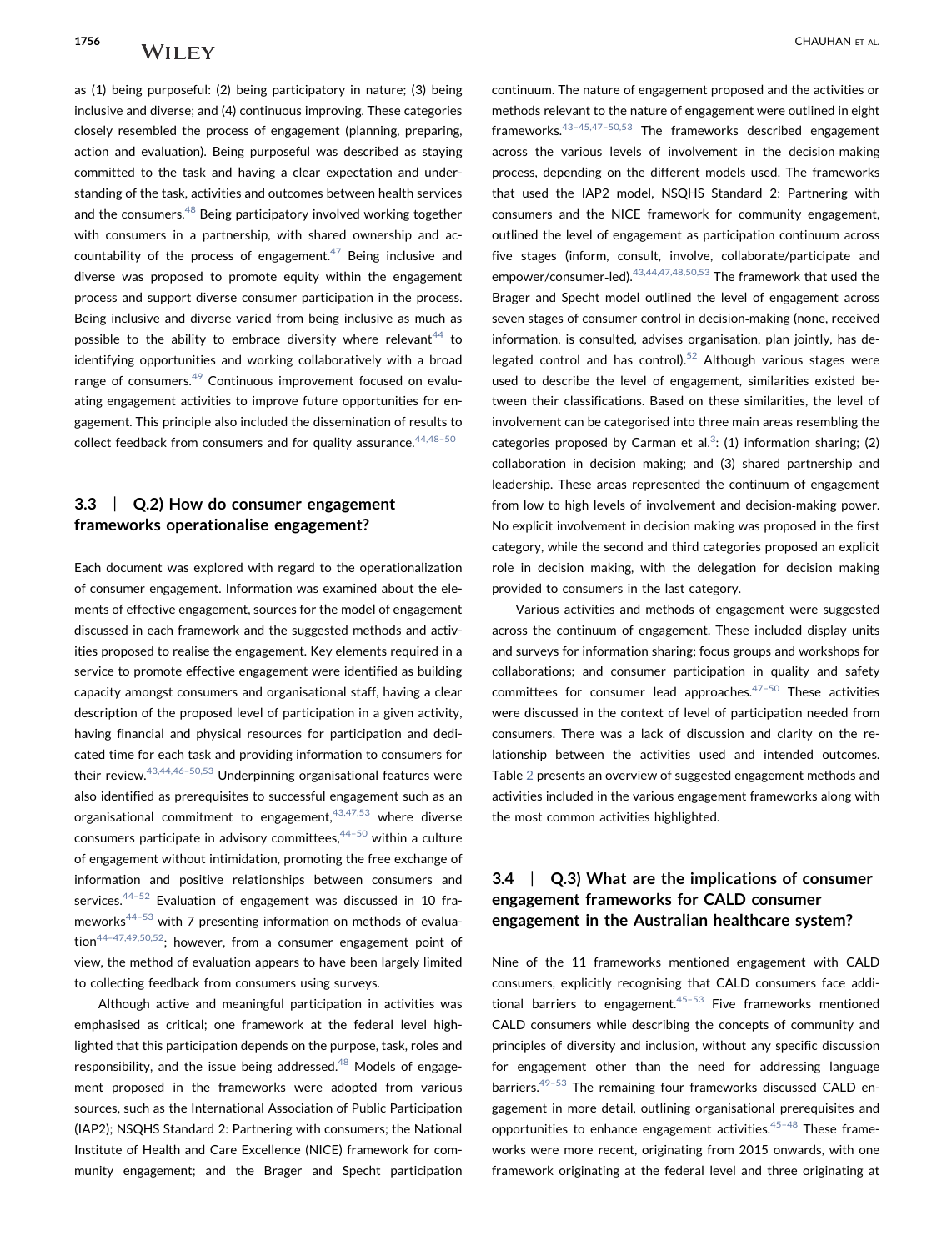<span id="page-10-0"></span>

| $\mathbf{\Omega}$<br><b>TABLE</b>                         | Proposed methods and activities for engagement                          | across the engagement frameworks                                |                                                         |                                                                 |
|-----------------------------------------------------------|-------------------------------------------------------------------------|-----------------------------------------------------------------|---------------------------------------------------------|-----------------------------------------------------------------|
| Information sharing (no participation in decision making) |                                                                         | Collaboration (participation in decision making)                |                                                         | Shared participation and leadership<br>in decision making       |
| Inform                                                    | Consult                                                                 | Involve                                                         | Collaborate                                             | Empower/control                                                 |
| Displays (1-5)                                            | Surveys $(1-8)$                                                         | ක<br>5,<br>Advisory panels (2,                                  | Advisory committees (1, 3-7)                            | Committees: quality, steering (1-3,<br>5,7)                     |
| Fact sheets (1-4, 6, 7)                                   | $5 - 8$<br>$\bullet$ Focus groups (1-3,                                 | $\widehat{\pi}$<br>$\bullet$ Workshops (1-4,                    | Participatory decision making<br>(1, 5, 8)<br>$\bullet$ | $\widehat{\pi}$<br>$\overline{5}$<br>Boards (1, 3,<br>$\bullet$ |
| $\bullet$ Media releases $(1-4, 6)$                       | 穴<br>Public meetings (2-4, 6,<br>$\bullet$                              | $5 - 7$<br>• Working parties (1, 3,                             | 5, 8)<br>• Working parties (1,                          | Standing strategic committees<br>(2, 3, 7)<br>$\bullet$         |
| $\bullet$ Websites $(1-7)$                                | $\bullet$ Workshops $(2, 5, 6, 8)$                                      | ක<br>management committees (4, 5,<br>Consumer representation on | Clinical networks (3, 7)<br>$\bullet$                   | $\bullet$ Citizen jury (1, 6)                                   |
| $\bullet$ Letters (2, 4, 6)                               | Conferences (3, 4)<br>$\bullet$                                         | $\widehat{\sim}$<br>Forums (2, 4, 6,<br>$\bullet$               | Citizen jury (1)<br>$\bullet$                           | management committees (4)<br>Community-appointed                |
| Flyers (4)                                                | $\bullet$ Forums $(4, 8)$                                               | Panels (2, 3, 7)<br>$\bullet$                                   | Expert advisory panel (6)<br>$\bullet$                  | Multipurpose health services (3)<br>$\bullet$                   |
| Posters (6)<br>$\bullet$                                  | One-on-one meetings (2)<br>$\bullet$                                    | Conferences (1, 3)<br>$\bullet$                                 | Facilitated consensus<br>building (7)<br>$\bullet$      | Participatory budgeting (6)<br>$\bullet$                        |
| Public meetings (4, 7)                                    | 5<br>$\overline{4}$<br>Consumer representation<br>management committees | Consultative committees (2, 6)<br>$\bullet$                     | Hackathon (6)<br>$\bullet$                              | Participatory governance (5, 7)<br>$\bullet$                    |
| Advertising (4)                                           | $\widehat{\mathcal{C}}$<br>Discussion papers (1,                        | Ballots (3)<br>٠                                                | Joint projects (2)                                      | People's panel (6)                                              |
| • Announcements (7)                                       | e-Consult (3, 7)                                                        | Deliberative polling (3, 7)<br>$\bullet$                        | Multistakeholder initiative (2)                         | Policy councils (1, 3)                                          |
| Brochures (4-6)<br>$\bullet$                              | Online feedback (4)                                                     | Discrete choice experiment (1)<br>$\bullet$                     | Partnerships (2, 6)<br>$\bullet$                        | Strategy groups (3)                                             |
| Bulletins (2)<br>$\bullet$                                | Online consultation (2, 6)                                              | e-Consult (7)<br>$\bullet$                                      | Policy roundtables (7)<br>$\bullet$                     | Colead programmes (4, 8)                                        |
| Educations programmes (3, 7)                              | Participation networks (8)                                              | Focus groups (4)<br>$\bullet$                                   | Planning committees (3)<br>$\bullet$                    |                                                                 |
| • Information delivery/feedback<br>6<br>forums (3,        | Public hearings (7)<br>$\bullet$                                        | Participatory decision making (2, 8)<br>$\bullet$               | Reference groups (2, 6, 7)<br>$\bullet$                 |                                                                 |
| Newsletters (5, 7)                                        | Seminars (4)                                                            | Surveys (4)<br>$\bullet$                                        | Scenario building (3)<br>$\bullet$                      |                                                                 |
| Patient-reported outcomes (8)                             | Submissions (1)                                                         | $\bullet$ Taskforces (3, 7)                                     | Taskforce (1)                                           |                                                                 |
| Public notices (7)<br>$\bullet$                           | • Virtual town square (1)                                               | • Virtual town square (1)                                       | Colead (5, 8)                                           |                                                                 |
| Public presentations (2, 6)<br>$\bullet$                  |                                                                         |                                                                 |                                                         |                                                                 |
| Speeches (2, 6)                                           |                                                                         |                                                                 |                                                         |                                                                 |
| $\bullet$ Video (5)                                       |                                                                         |                                                                 |                                                         |                                                                 |
| • Virtual town square (1)                                 |                                                                         |                                                                 |                                                         |                                                                 |

CHAUHAN ET AL .

-WILEY

| 1757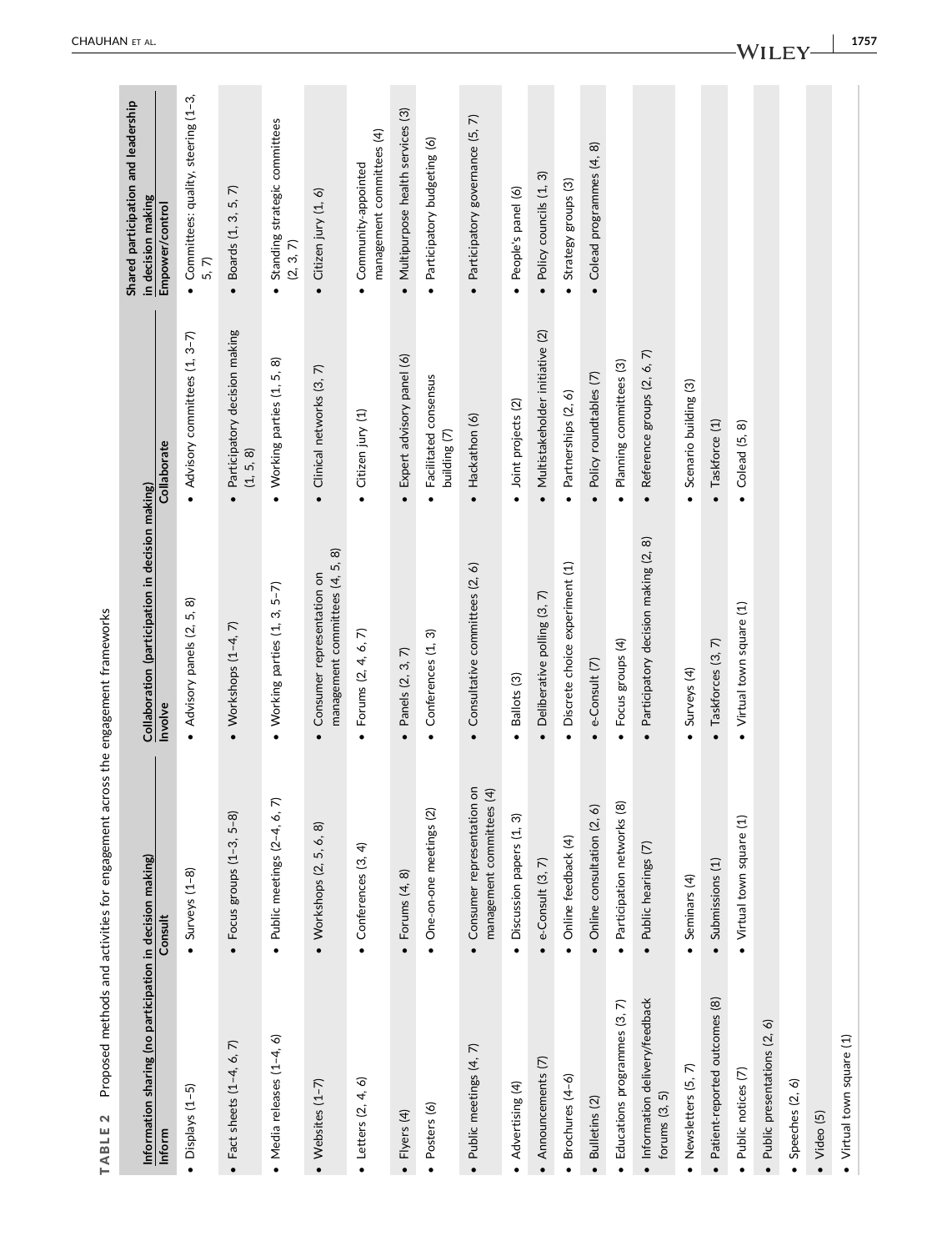the state level (New South Wales and Victoria), and highlighted different strategies going forward to address language barriers.

Organisational prerequisites to enhance opportunities for engagement for CALD consumers focused on three key initiatives: (1) provision of culturally sensitive services; (2) greater access to interpreters at the service level; and (3) inclusion of CALD consumers in committees. Provision of culturally sensitive services and engagement strategies was discussed in three frameworks $46-48$ ; however, no clear definition of culturally sensitive services was provided in these documents. External tools and resources were referred to in these frameworks to develop culturally sensitive services. Cultural diversity plans, strategic plans recognising the health needs of CALD consumers and committees representing CALD consumers were identified as mediums through which culturally sensitive services can be developed to optimise opportunities for engagement for CALD consumers.  $47,48$ The need for adequate financial and physical resources and dedicated time was identified as a prerequisite for all consumers; however, for CALD consumers, the need for increased access to interpreters was highlighted as an additional resource require-ment in one framework.<sup>[46](#page-14-14)</sup> While identifying consumers from diverse backgrounds was discussed in the context of broader minority and priority groups overall, identifying CALD consumers was considered essential for advisory committees and governance activities.[45](#page-14-17) However, the degree to which diversity within CALD participants needs to be included in such committees was not clear. The mechanism to involve CALD consumers in advisory panels and committees was described in one framework, $45$  which proposed the recruitment of CALD consumers by multicultural health units or services within the organisation.<sup>[45](#page-14-17)</sup>

Discussion of the facilitation of engagement activities to improve engagement with CALD consumers was focused on two components: (1) addressing language barriers and (2) training staff in cultural responsiveness. Addressing language barriers was discussed in two frameworks in the context of providing consumers with accredited interpreters where needed, where health information was prepared in relevant languages and formats, and policy was developed that mandates the use of accredited interpreters. $46,47$  The provision of orientation and training for consumers was discussed as critical for effective engagement for all consumers; however, for CALD consumers, two frameworks emphasised providing training to staff and providers, which were designed to improve their cultural responsiveness.  $46,47$  This training was intended to create an environment that is culturally safe, and to ensure that language barriers are addressed when engaging with CALD consumers, thereby enhancing engagement activities. $46,47$ However, there was limited explanation of what constitutes cultural responsiveness or culturally safe care. The policy mandating interpreter use and the recommendation for staff and provider training in cultural responsiveness appear to have been discussed in the context of improving engagement at a clinical care level rather than participating in healthcare decision making at the health service or organisational level.

# 4 | DISCUSSION

Health services in Australia and internationally recognise not only the need for consumer engagement but also the need to demonstrate meaningful partnerships rather than tokenistic actions.  $31,39,55$ The critical need to recognise minority and priority groups such as CALD consumers is also highlighted. $39,55$  Our document analysis provides evidence of the need for this shift in the landscape of consumer engagement, and particularly the need for greater clarity regarding approaches to enhance minority representation and active participation. This analysis showed that while engagement was described as a process, conceptualisation of the process was limited.[45,47,48](#page-14-17) While many of the activities and methods used for engagement were described, there was a limited exploration of activities against the intended outcomes, with the evaluation of these activities limited to collecting feedback and surveys from consumers[.49,52](#page-14-20) Addressing language barriers remains a key area of focus for enhancing engagement with CALD consumers, whereby recent frameworks acknowledged the role of culturally sensitive services and health professional cross-cultural training to improve opportunities for engagement.  $45-48$  $45-48$ 

Our findings are similar to a recent analysis of migrant health policies in European countries, which demonstrated that policy initiatives for migrant health were largely focused on interpreter use and health professional cross-cultural education.<sup>[56](#page-14-24)</sup> Culturally sensitive services were identified as a prerequisite to enhance CALD consumer engagement.  $48,53$  Cultural sensitivity refers to being aware of cultural diversity, including the influence of culture on consumers' values beliefs, and attitudes and acknowledging and respecting these differences<sup>57</sup>; yet, the lack of shared understanding of what constitutes a culturally sensitive service and how this can be achieved is an ongoing challenge.<sup>58,59</sup>

The promotion of cultural competence at the system, organisation and staff levels was recognised as a critical prerequisite for a culturally sensitive service. $^{22}$  Cultural competency in healthcare staff is described as the ability of staff to effectively deliver healthcare that meets the social, cultural and linguistic needs of patients. $^{22}$  Our analysis identified that training healthcare staff in cultural responsiveness (capacity to respond to health issues of diverse communities) is crucial for enhancing activities of engagement with CALD consumers[.48,60](#page-14-18) Cultural competency training is incorporated into health policy documents and directives,  $61,62$  patient safety and quality frameworks<sup>63</sup> and professional accreditation standards<sup>64,65</sup> nationally and internationally. Wide variations exist between the conceptualisation of cultural competency training and how the training programmes are delivered, leading to variation in the outcomes.<sup>[66](#page-15-4)</sup> In Australia, health policy documents and health services have largely focused on cultural competency training for indigenous populations, with limited discussion and inclusion for CALD populations. Reliance on training alone without system‐ and organisation‐level changes may not be effective in developing culturally sensitive health services.<sup>22</sup> Recent research also identified that cultural competency training programmes developed in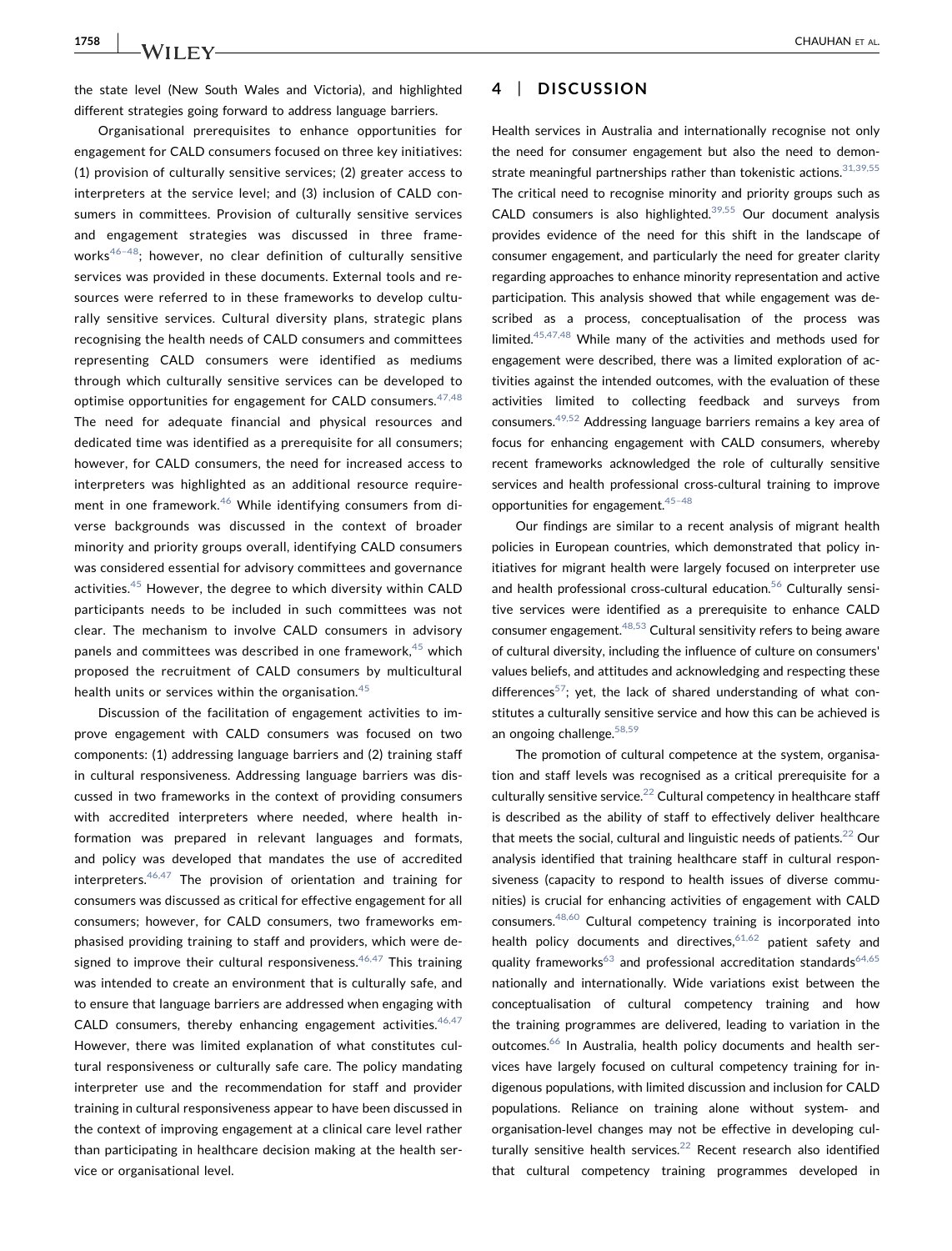partnership with local communities and tailored to meet the local population characteristics are essential for the success of such programmes, especially for minority consumers.<sup>[59,67](#page-15-5)</sup> Creating cultural curiosity and the desire to learn about other cultures underpin the delivery of culturally competent care. Further understanding with regard to how to develop cultural curiosity is needed as a foundation for cultural competency training to promote engagement with CALD consumers.<sup>22</sup>

Meaningful engagement is considered to occur when both consumers and service providers have the necessary skills, knowledge and resources to support ongoing, reciprocal interaction.<sup>25,68</sup> Recognising this meaningfulness, most engagement frameworks in this document analysis proposed capacity building and training of consumers and organisational staff, dedicated time and physical and financial resources as essential elements to enhance opportunities for meaningful engagement. $47,48,50,53$  These elements align with recent evidence that indicates that successful operationalization of engagement activities in healthcare is contingent upon organisational and individual capacity and motivation, institutional dynamics and resources for engagement.<sup>[30](#page-14-27)</sup>

A key resource notable from across all frameworks is timely access to interpreters and translation, with the discussion of resources beyond those to address language barriers being limited. $46,47$  State-level health departments in Australia have a language services policy that dictates the mandatory use of interpreters for patients who are not fluent in English. $69,70$  While these policies support the use of accredited interpreters for CALD consumers who are not fluent in English, their use is largely discussed as essential in the context of consent, decision making for medical and surgical treatments and in health services research. $70$ Evidence for use of interpreters in healthcare is also largely focused on engagement at the level of point of care, highlighting the importance of cultural and individual factors<sup>71</sup> with the dearth of evidence on how interpreters are used and their effectiveness for CALD consumer engagement in high‐level decision making such as participation in safety and quality committees.

#### 4.1 | Implications

A broad range of activities has been proposed to promote consumer engagement at all levels of healthcare decision making, with some methods and activities, such as information displays, focus groups and workshops and participation in committees identified commonly across frameworks. $48,72$  Despite the range of activities identified to enhance engagement, there is currently little consistent and clear information regarding the depth and type of engagement that may arise from a given activity; therefore, it is challenging for healthcare services to determine which engagement activity is best suited to achieve a particular purpose. Of key interest in the present study, there was little evidence regarding the involvement of CALD consumers in engagement activities and those activities that are suitable for CALD consumers or require additional support or adaptations to work effectively.

Our recent research with CALD consumer representatives across Australian healthcare settings highlighted that promoting flexible approaches to participation in consumer engagement activities is critical to enable participation from a diverse CALD population. $73$  Embedding flexibility for consumers that are convenient to their schedule but also recognise their health condition, caregiving and other responsibilities can promote an enduring and deeper relationship.<sup>[74,75](#page-15-10)</sup> The need to value service user input through sufficient reimbursement is also recognised as important for all consumers but particularly those who may be from lower socioeconomic backgrounds, who live further from central city locations or who have caregiving responsibilities. $74$  Modelling policies and guidelines internationally on consumer reimbursement at the national level in Australia may provide one approach to ensure that sufficient reimbursement is consistently provided.<sup>[76,77](#page-15-11)</sup>

Given the range of CALD background and diversity between and within groups, the gold‐standard approach to ensuring sufficient and appropriate diversity for CALD consumer engagement activities remains elusive; $4$  the documents reviewed were noteworthy for their lack of discussion about the need to consider sociocultural diversity across CALD populations and how sufficiently diverse input might be determined. International literature also supports our findings for the lack of diverse minority representation in consumer engagement literature. $39,78$  Guidelines for engaging with multicultural communities encourage collaboration with established multicultural services or multicultural committees to seek participants,  $45,79$  which are also recognised as a way to en-hance consumer participation internationally.<sup>[80](#page-15-12)</sup> This approach may lead to disproportionate participation from some CALD groups or some individuals with the inadequate representation of new and emerging CALD groups. $56$  Over time, the use of well-trained consumers in research may lead to desensitisation to the needs of their community. $81$  There currently appears to be limited consideration of nuanced sociocultural differences within and between populations.[23](#page-14-4) Consumer engagement frameworks provide a valuable opportunity to highlight some of these issues and drive thought and discussion regarding approaches to address issues of widening participation and diversity in CALD consumer engagement nationally and internationally.

Continuous improvement, as a key principle within healthcare, was prominent within the included frameworks. Evaluation of consumer involvement was discussed in many of the frameworks, but not its application for continuous improvement in the methods and activities used for consumer engagement and specifically for CALD groups. Integrating routine feedback and dissemination of lessons learned from consumer engagement activities within consumer engagement frameworks is the next step to support the dissemination of evidence‐based methods and activities across healthcare systems. Using a collaborative approach with consumers to evaluate the effectiveness of the consumer engagement methods and activities used and the adaptations or support required for CALD groups will contribute to ensuring that optimal methods and activities are used. $82$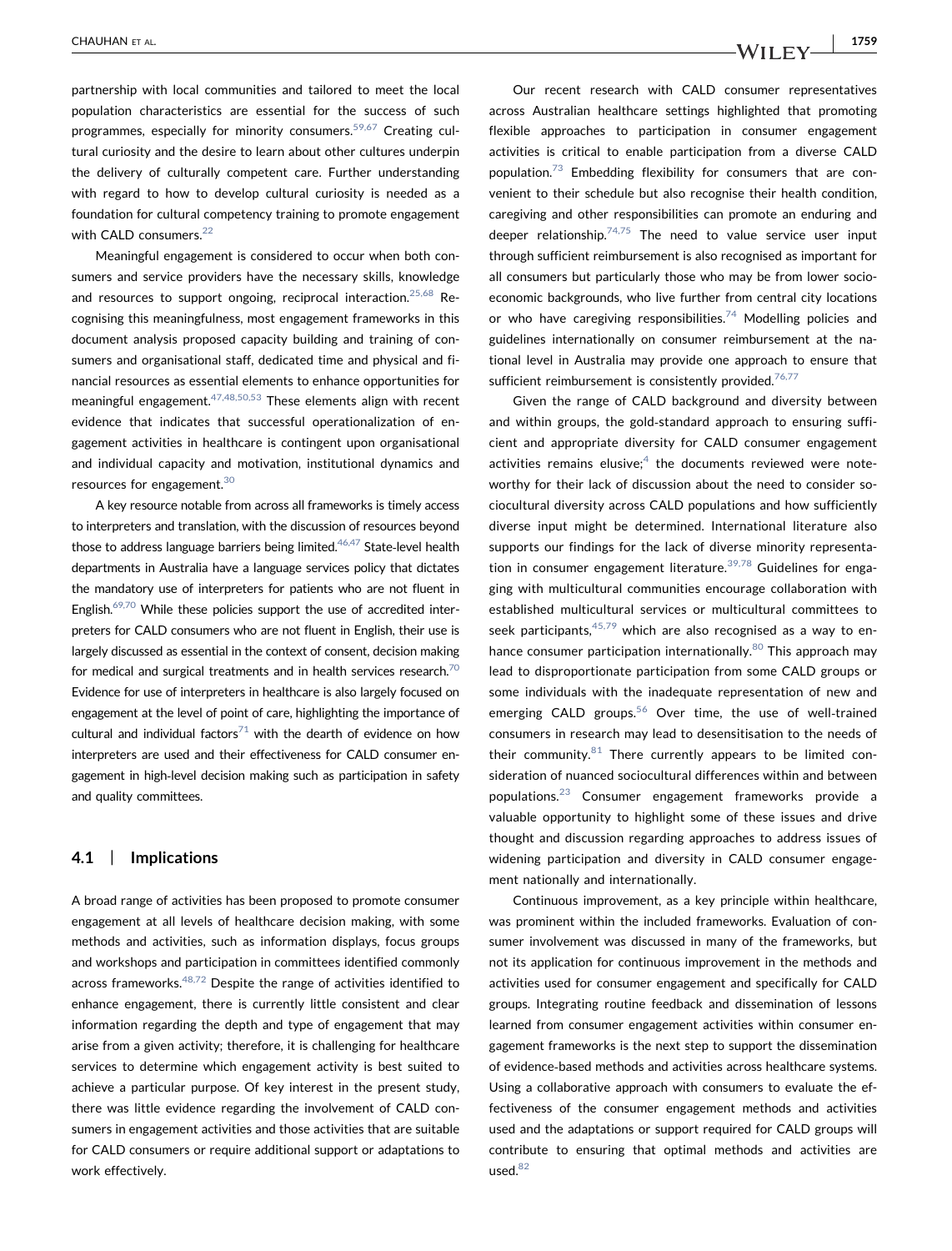# 4.2 | Limitations

Our search across the national‐ and state‐level Australian health departments yielded a small sample of documents that fulfilled the inclusion criteria for the present analysis. A range of wider documents that refer or relate to consumer engagement including toolkits for engagement, strategic plans and diversity plans were not included in the present analysis, but may provide wider contextual information or specific support for the application of engagement strategies. Further work may extend the present analysis to explore where consumer engagement frameworks sit within broader guidelines and strategic or diversity plans or may explore the support available for specific activities through available toolkits. By limiting the analysis to the Australian health care setting, our findings are not generalisable outside of Australia, but in exploring frameworks that utilise internationally recognised models of engagement, the findings may have relevance beyond the national context. A comparative analysis is required. Our analysis also focused on the implications of consumer engagement frameworks for CALD populations; consumer engagement for other minority and priority populations requires exploration.

# 5 | CONCLUSION

While the engagement frameworks established the need for effective consumer engagement, discussion of the mechanisms to achieve this goal for CALD groups was limited. Addressing language barriers by using interpreters and translated resources was the key focus, with recent frameworks emphasising the need for culturally sensitive services to improve engagement with CALD consumers. However, discussion of what culturally sensitive services look like and what resources are needed to improve engagement with CALD consumers in high‐level decision making in health care were lacking. There is currently little consistent and clear information regarding the depth and type of engagement that may arise from a given engagement activity, especially for CALD consumers. Evaluating and adapting the activities in collaboration with CALD consumers can enhance the effectiveness of the activities of engagement. A flexible approach to participation and developing mechanisms for reimbursement for participation may enhance engagement with CALD consumers. The engagement frameworks present scope to develop approaches to widening participation and diversity in CALD consumer engagement.

#### ACKNOWLEDGEMENTS

This project is part of a National Health and Medical Research Council Ideas grant (APP1180925) and Cancer Australia Supporting people with cancer Grant initiative (CA‐ITA‐1819‐01) administered by the University of New South Wales. This study project is part of AC's PhD funded by the Australian Government Research Training Program Scholarship. The authors thank the consume advisory group of 'CanEngage' project for their input.

#### CONFLICT OF INTERESTS

The authors declare that there are no conflicts of interest.

#### AUTHOR CONTRIBUTIONS

Ashfaq Chauhan, Reema Harrison and Ramesh L. Walpola conceptualised the study. Ashfaq Chauhan and Jiadai Li completed data collection and extraction. Ashfaq Chauhan completed the data analysis and draft of the manuscript. All authors discussed the draft and provided feedback. All authors approved the final version for submission.

# DATA AVAILABILITY STATEMENT

The data that support the findings of this study are available from the corresponding author upon reasonable request.

# **ORCID**

Ashfaq Chauhan D <http://orcid.org/0000-0003-2762-510X> Reema Harrison **b** <http://orcid.org/0000-0002-8609-9827>

#### **REFERENCES**

- <span id="page-13-0"></span>1. Institute of Medicine Committee on Quality of Health Care in America. Crossing the Quality Chasm: A New Health System for the 21st Century. Washington, DC: National Academies Press; 2001.
- <span id="page-13-3"></span>2. Luxford K, Newell S. New South Wales mounts "patient based care" challenge. BMJ. 2015;350:g7582.
- <span id="page-13-2"></span>3. Carman KL, Dardess P, Maurer M, et al. Patient and family engagement: a framework for understanding the elements and developing interventions and policies. Health Aff. 2013;32(2):223‐231.
- <span id="page-13-1"></span>4. Australian Commission on Safety and Quality in Health Care. National Safety and Quality Health Service Standard 2: Partnering with Consumers—Embedding partnerships in health care. Sydney: ACSQHC; 2014.
- 5. Dalton J, Chambers D, Harden M, Street A, Parker G, Eastwood A. Service user engagement in health service reconfiguration: a rapid evidence synthesis. J Health Serv Res Policy. 2016;21(3):195‐205.
- 6. Sharma S, Conduit J, Hill SR. Organisational capabilities for customer participation in health care service innovation. Australas Market J. 2014;22(3):179‐188.
- 7. Sarrami‐Foroushani P, Travaglia J, Debono D, Braithwaite J. Implementing strategies in consumer and community engagement in health care: results of a large-scale, scoping meta-review. BMC Health Serv Res. 2014;14(1):402.
- 8. Mittler JN, Martsolf GR, Telenko SJ, Scanlon DP. Making sense of "consumer engagement" initiatives to improve health and health care: a conceptual framework to guide policy and practice. Milbank Q. 2013;91(1):37‐77.
- <span id="page-13-4"></span>9. Harding E, Wait S, Scrutton J. The State of Play in Person-Centred Care. London, UK: The Health Foundation; 2015.
- 10. Mathie E, Wythe H, Munday D, et al. Reciprocal relationships and the importance of feedback in patient and public involvement: A mixed methods study. Health Expect. 2018;21(5):899‐908.
- <span id="page-13-5"></span>11. World Health Organisation. Patient engagement: technical series on safer primary care. 2016.
- 12. Davis RE, Jacklin R, Sevdalis N, Vincent CA. Patient involvement in patient safety: what factors influence patient participation and engagement? Health Expect. 2007;10(3):259‐267.
- 13. Doherty C, Stavropoulou C. Patients' willingness and ability to participate actively in the reduction of clinical errors: a systematic literature review. Soc Sci Med. 2012;75(2):257‐263.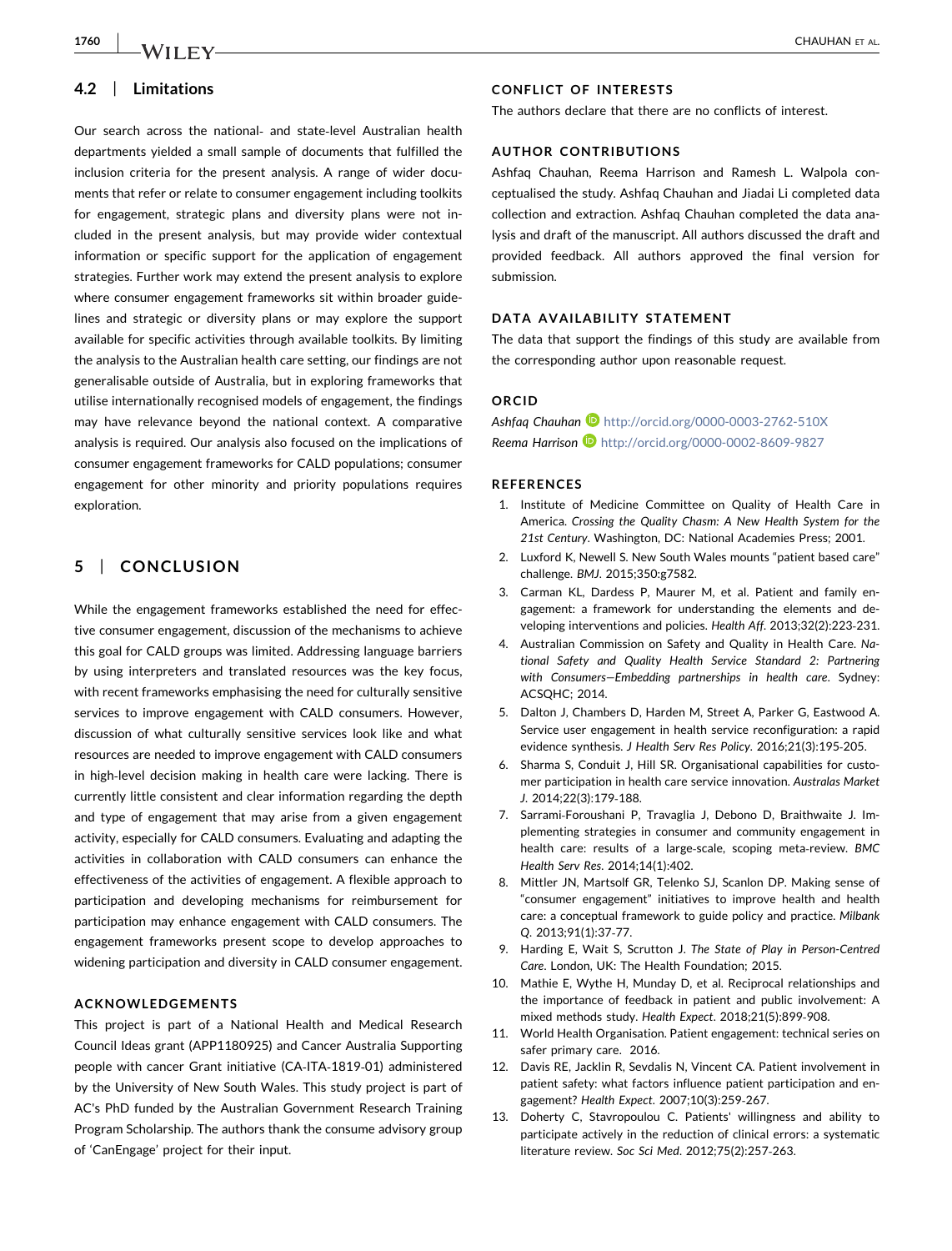- <span id="page-14-0"></span>14. Harrison R, Walton M, et al. Beyond translation: engaging with culturally and linguistically diverse consumers. Heath Expect. 2020; 23:159–168. <https://doi.org/10.1111/hex.12984>
- <span id="page-14-1"></span>15. Australian Institute of Health and Welfare. Australia's Health 2018 Canberra AIHW. 2018.
- <span id="page-14-2"></span>16. Frawley P, Bigby C. Inclusion in political and public life: the experiences of people with intellectual disability on government disability advisory bodies in Australia. J Intellect Dev Disabil. 2011; 36(1):27‐38.
- 17. Lick DJ, Durso LE, Johnson KL. Minority stress and physical health among sexual minorities. Perspect Psychol Sci. 2013;8(5): 521‐548.
- 18. Farmer J, Currie M, Kenny A, Munoz SA. An exploration of the longer‐term impacts of community participation in rural health services design. Soc Sci Med. 2015;141:64‐71.
- <span id="page-14-3"></span>19. Farmer J, Bigby C, Davis H, Carlisle K, Kenny A, Huysmans R. The state of health services partnering with consumers: evidence from an online survey of Australian health services. BMC Health Serv Res. 2018;18(1):628.
- 20. New South Wales Health South Eastern Sydney Local Health District. Priority Populations Unit. 2020. [https://www.seslhd.health.](https://www.seslhd.health.nsw.gov.au/services-clinics/directory/priority-populations-unit#:%7E:text=Some%20groups%20in%20our%20community,experienced%20by%20these%20vulnerable%20populations) [nsw.gov.au/services-clinics/directory/priority-populations-unit#:~:](https://www.seslhd.health.nsw.gov.au/services-clinics/directory/priority-populations-unit#:%7E:text=Some%20groups%20in%20our%20community,experienced%20by%20these%20vulnerable%20populations) [text=Some%20groups%20in%20our%20community,experienced%](https://www.seslhd.health.nsw.gov.au/services-clinics/directory/priority-populations-unit#:%7E:text=Some%20groups%20in%20our%20community,experienced%20by%20these%20vulnerable%20populations) [20by%20these%20vulnerable%20populations.](https://www.seslhd.health.nsw.gov.au/services-clinics/directory/priority-populations-unit#:%7E:text=Some%20groups%20in%20our%20community,experienced%20by%20these%20vulnerable%20populations) Last accessed February 1, 2021.
- 21. Australian Institute of Health and Welfare. Alcohol, tobacco & other drugs in Australia: people from culturally and linguistically diverse backgrounds. 2020. [https://www.aihw.gov.au/reports/alcohol/](https://www.aihw.gov.au/reports/alcohol/alcohol-tobacco-other-drugs-australia/contents/priority-populations/people-from-culturally-and-linguistically-diverse-backgrounds) [alcohol-tobacco-other-drugs-australia/contents/priority-populations/](https://www.aihw.gov.au/reports/alcohol/alcohol-tobacco-other-drugs-australia/contents/priority-populations/people-from-culturally-and-linguistically-diverse-backgrounds) [people-from-culturally-and-linguistically-diverse-backgrounds](https://www.aihw.gov.au/reports/alcohol/alcohol-tobacco-other-drugs-australia/contents/priority-populations/people-from-culturally-and-linguistically-diverse-backgrounds). Last accessed February 1, 2021.
- <span id="page-14-26"></span>22. Harrison R, Walton M, Chauhan A, et al. What is the role of cultural competence in ethnic minority consumer engagement? An analysis in community healthcare. Int J Equity Health. 2019;18(1):191.
- <span id="page-14-4"></span>23. Chauhan A, Walton M, Manias E, et al. The safety of health care for ethnic minority patients: a systematic review. Int J Equity Health. 2020;19(1):118.
- <span id="page-14-5"></span>24. International Conference on Primary Health Care. Declaration of Alma‐Ata. WHO Chron. 1978;32(11):428‐430.
- <span id="page-14-15"></span>25. Australian Commission on Safety and Quality in Health Care. Safety and Quality Improvement Guide Standard 2: Partnering with Consumers. Sydney: ACSQHC; 2012.
- 26. Consumer Health Forum of Australia. "Unique and essential": A Review of the Role of Consumer Representatives in Health Decision‐ making. Canberra: CHF; 2015.
- 27. NHS England. Involving people in health and care guidance. 2013. [https://www.england.nhs.uk/participation/involvementguidance/.](https://www.england.nhs.uk/participation/involvementguidance/) Last accessed February 1, 2021.
- 28. Patient Engagement Action Team. Engaging Patients in Patient Safety —A Canadian Guide. Canadian Patient Safety Institute. 2017.
- 29. National Institute of Health and Care Excellence. Patient and public involvement policy. 2020. [https://www.nice.org.uk/about/](https://www.nice.org.uk/about/nice-communities/nice-and-the-public/public-involvement/public-involvement-programme/patient-public-involvement-policy) [nice-communities/nice-and-the-public/public-involvement/public](https://www.nice.org.uk/about/nice-communities/nice-and-the-public/public-involvement/public-involvement-programme/patient-public-involvement-policy)[involvement-programme/patient-public-involvement-policy.](https://www.nice.org.uk/about/nice-communities/nice-and-the-public/public-involvement/public-involvement-programme/patient-public-involvement-policy) Last accessed February 1, 2021.
- <span id="page-14-27"></span>30. de Freitas C, Martin G. Inclusive public participation in health: policy, practice and theoretical contributions to promote the involvement of marginalised groups in healthcare. Soc Sci Med. 2015; 135:31‐39.
- <span id="page-14-22"></span>31. Trevena L, Shepherd HL, Bonner C, et al. Shared decision making in Australia in 2017. Z Evid Fortbild Qual Gesundhwes. 2017;123‐124: 17‐20.
- 32. Roter DL, Wolff J, Wu A, Hannawa AF. Patient and family empowerment as agents of ambulatory care safety and quality. BMJ Qual Saf. 2017;26(6):508‐512.
- <span id="page-14-6"></span>33. Bowen GA. Document analysis as a qualitative research method. Qual Res J. 2009;9(2):27‐40.
- <span id="page-14-8"></span>34. Altheide DL. Qualitative Media Analysis. Thousand Oaks, CA: SAGE Publications Inc; 1996.
- <span id="page-14-7"></span>35. Bourke C, Lahn J, Gibbs C, Lennard N. Assessing the support of health leadership for increased indigenous participation in the health workforce. Aust Health Rev. 2020;44(4):505‐511.
- 36. Esbati A, Barnes M, Henderson A, Taylor J. Legislation, policies and guidelines related to breastfeeding and the Baby Friendly Health Initiative in Australia: a document analysis. Aust Health Rev. 2018; 42(1):72‐81.
- <span id="page-14-9"></span>37. O'Brien BC, Harris IB, Beckman TJ, Reed DA, Cook DA. Standards for reporting qualitative research: a synthesis of recommendations. Acad Med. 2014;89(9):1245‐1251.
- <span id="page-14-10"></span>38. Arnstein SR. A ladder of citizen participation. J Am Inst Plann. 1969; 35(4):216‐224.
- <span id="page-14-23"></span>39. Ocloo J, Matthews R. From tokenism to empowerment: progressing patient and public involvement in healthcare improvement. BMJ Qual Saf. 2016;25(8):626‐632.
- <span id="page-14-11"></span>40. Snilstveit B, Oliver S, Vojtkova M. Narrative approaches to systematic review and synthesis of evidence for international development policy and practice. J Dev Effec. 2012;4(3):409‐429.
- 41. Dixon‐Woods M, Fitzpatrick R, Roberts K. Including qualitative research in systematic reviews: opportunities and problems. J Eval Clin Pract. 2001;7(2):125‐133.
- 42. Popay J, Roberts H, Sowden A, et al. Guidance on the conduct of narrative synthesis in systematic reviews. 2006.
- <span id="page-14-12"></span>43. Cancer Institute NSW. Consumer and Community Engagement Framework Eveleigh, NSW, Australia: Cancer Institute NSW, NSW Government. 2015.
- <span id="page-14-13"></span>44. Department of Health and Human Services. Consumer and Community Engagement Framework 2015–2018 Tasmanian Government. 2014.
- <span id="page-14-17"></span>45. Agency for Clinical Innovation. Patient Experience and Consumer Engagement: A Framework for Action. Sydney, NSW Agency for Clinical Innovation, NSW Government. 2015.
- <span id="page-14-14"></span>46. Harvart L. Partnering in healthcare: a framework for better care and outcomes. Melbourne: Safer Care Victoria; 2019.
- <span id="page-14-19"></span>47. Department of Health and Human Services. Public participation and stakeholder engagement framework Melbourne: Department of Health and Human Services. State Government of Victoria. 2019.
- <span id="page-14-18"></span>48. Department of Health. Stakeholder Engagement Framework. Department of Health, Australian Government. 2017.
- <span id="page-14-20"></span>49. Health Consumer Queensland. Consumer and Community Engagement Framework. Queensland Government. 2012.
- 50. Department of Health. Stakeholder Engagement Framework. Darwin: Department of Health. Northern Territory Government. 2012.
- 51. South Australia Health. A Framework for Active Partnership with Consumers and the Community. Adelaide: SA Health. 2013.
- <span id="page-14-21"></span>52. Western Australia Health. WA Health Consumer Carer and Community Engagement Framework. Perth: WA Health, Government of Western Australia; 2007.
- 53. Cancer Australia and Cancer Voices. National Framework for Consumer Involvement in Cancer Control Canberra, ACT: Cancer Australia. 2011.
- <span id="page-14-16"></span>54. Tague NR. Plan–Do–Study–Act Cycle. The Quality Toolbox. Milwaukee, WI: ASQ Quality Press; 2005:390‐392.
- 55. Australian Commission on Safety and Quality in Health CareNational Safety and Quality Health Service Standards. 2nd ed. Sydney, Australia: ACSQHC; 2017.
- <span id="page-14-24"></span>56. Mladovsky P, Rechel B, Ingleby D, McKee M. Responding to diversity: an exploratory study of migrant health policies in Europe. Health Policy. 2012;105(1):1‐9.
- <span id="page-14-25"></span>57. Crawley LM, Marshall PA, Lo B, Koenig BA. Strategies for culturally effective end‐of‐life care. Ann Intern Med. 2002;136(9):673‐679.